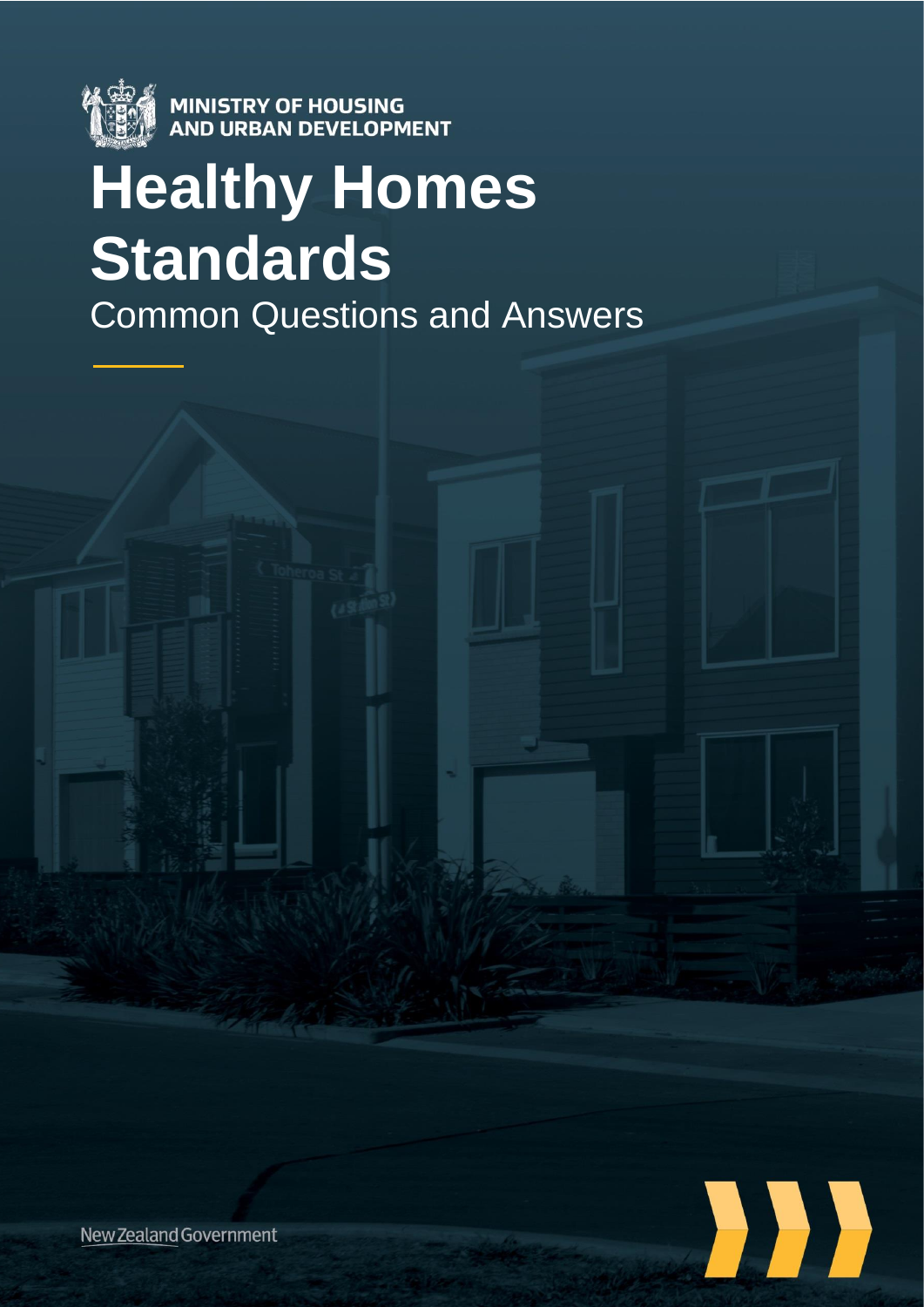# CONTENTS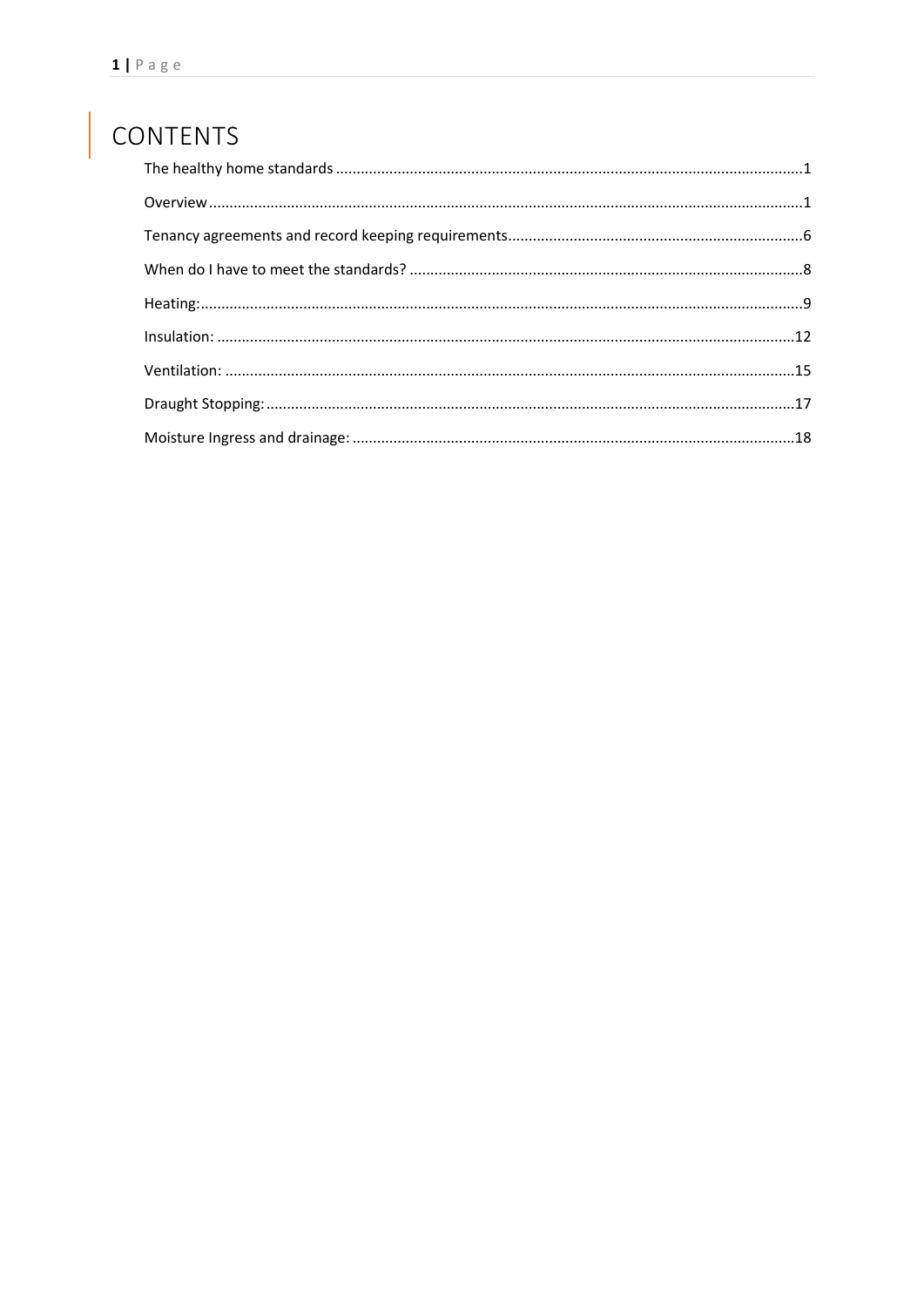# THE HEALTHY HOME STANDARDS

<span id="page-2-0"></span>

| <b>Standard</b>               | <b>Required Standard</b>                                                                                                                                                                                                                                       |
|-------------------------------|----------------------------------------------------------------------------------------------------------------------------------------------------------------------------------------------------------------------------------------------------------------|
| <b>Heating</b>                | There must be fixed heating devices, capable of achieving a minimum temperature of at least<br>18°C in the living room only. Some heating devices are inefficient, unaffordable or unhealthy<br>and will not meet the requirements under the heating standard. |
| Insulation                    | The minimum level of ceiling and underfloor insulation must either meet the 2008 Building<br>٠<br>Code, or (for existing ceiling insulation) have a minimum thickness of 120mm.                                                                                |
| Ventilation                   | . Ventilation must include openable windows or doors in the living room, dining room, kitchen<br>and bedrooms. Also appropriately sized extractor fan(s) in kitchens and bathrooms.                                                                            |
| Moisture ingress and drainage | Landlords must ensure efficient drainage and guttering, downpipes and drains. If a rental<br>٠<br>property has an enclosed subfloor, it must have a ground moisture barrier if it's possible to<br>install one.                                                |
| <b>Draught stopping</b>       | Landlords must stop any unreasonable gaps or holes in walls, ceilings, windows, floors, and<br>٠<br>doors that cause noticeable draughts. All unused open fireplaces must be blocked.                                                                          |
|                               | 1 July 2021 - From this date, private landlords must ensure that their rental properties comply<br>٠<br>with HHS within 90 days of any new tenancy.                                                                                                            |
| <b>Compliance timeframes</b>  | 1 July 2021 - All boarding houses must comply with the healthy home standards.<br>٠                                                                                                                                                                            |
|                               | 1 July 2023 - All Housing New Zealand houses and community housing providers must comply<br>٠<br>with the healthy home standards.                                                                                                                              |
|                               | 1 July 2024 - All rentalhomes must comply with the healthy home standards.                                                                                                                                                                                     |

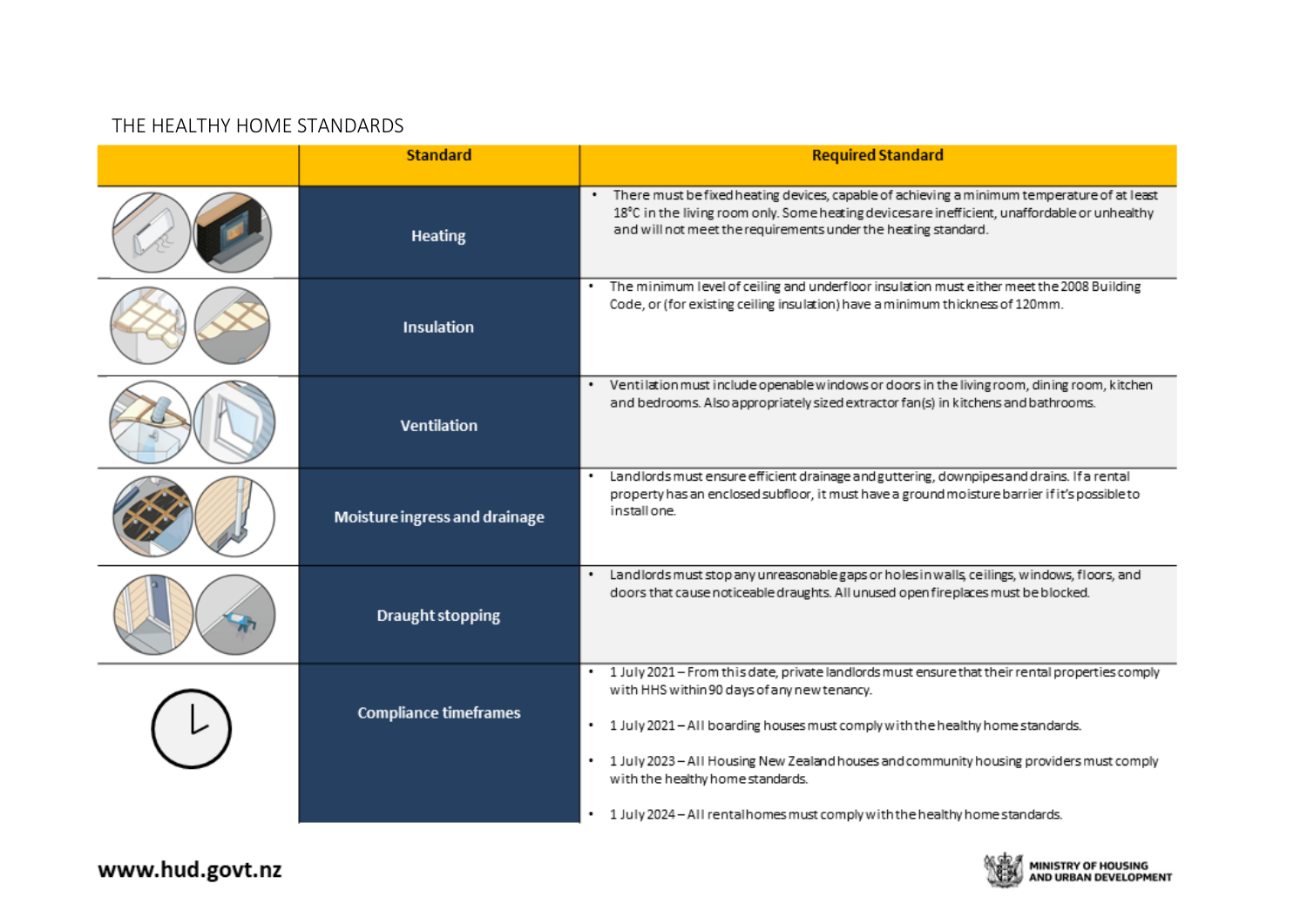# <span id="page-3-0"></span>OVERVIEW

#### **Why are the healthy homes standards being implemented?**

One-third of New Zealand households (nearly 600,000) rent, and rental homes tend to be older and of poorer quality than owner occupied dwellings.

Renters have less autonomy to make improvements to their homes than owner occupiers, and maintaining and improving the quality of the dwelling is the responsibility of the owner.

While many landlords maintain and upgrade their properties, there are some who don't, leaving tenants living in cold, damp homes.

The healthy homes standards will make it easier for renters to achieve warmer, drier homes, helping to reduce mould and damp and the potential for associated health conditions. They will also provide a clear set of minimum standards all landlords will need to provide their tenants.

#### **What do the healthy homes standards do?**

The healthy homes standards create specific and minimum standards for heating, insulation, ventilation, draught stopping, moisture ingress and drainage in rental properties.

#### **When will I have to meet the standards?**

The type of tenancy you are in or the type of landlord you are will determine when you will have to meet the standard. The table below clarifies:

| Type of tenancy or landlord                                                                    | The date of compliance                                                                                                                                                                                                                                                  |
|------------------------------------------------------------------------------------------------|-------------------------------------------------------------------------------------------------------------------------------------------------------------------------------------------------------------------------------------------------------------------------|
| Private landlord, residential<br>tenancy.                                                      | The rental property will have to comply with the standards<br>٠<br>within 90 days of the renewal or start of a new tenancy after 1<br>July 2021.                                                                                                                        |
|                                                                                                | If your tenancy starts, or is renewed after 1 July 2021, then<br>$\bullet$<br>the landlord must comply with the standards within 90 days<br>of the start or renewal of your tenancy.<br>By 1 July 2024 all rental homes must comply with the healthy<br>homes standards |
| Boarding house tenancy.                                                                        | The boarding house will have to comply with the standards by<br>$\bullet$<br>1 July 2021.                                                                                                                                                                               |
| Tenancies under Housing<br>New Zealand or registered<br><b>Community Housing</b><br>Providers. | The rental property will have to comply with the standards by<br>$\bullet$<br>1 July 2023.                                                                                                                                                                              |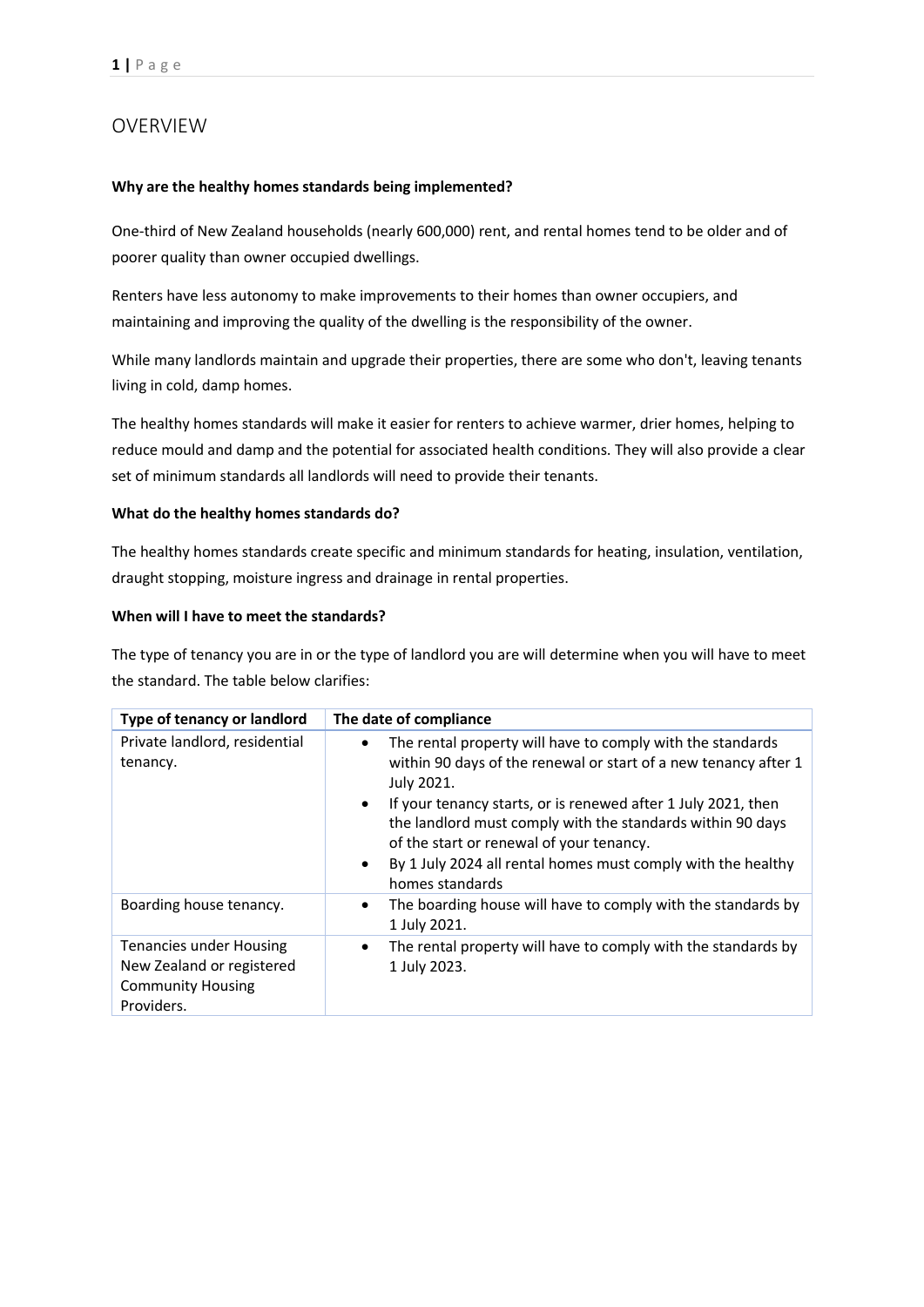#### **What will the healthy homes standards mean for tenants?**

The healthy homes standards are designed to support the government's goal of tenants being able to rent a warm, dry and healthy home. The standards will require a rented property to have a fixed heater or heat pump in every living room or lounge. The heat pump or heater must be able to heat the living room to a minimum of 18˚ C. The insulation and draught stopping standards are designed to ensure that heat is retained and not lost too quickly.

The ventilation and moisture ingress and drainage standards are designed to help prevent dampness which has negative health outcomes for tenants. These standards should also help prevent the growth of mould and improve the moisture management system and air circulation in a home.

#### **What will the healthy homes standards mean for landlords and property managers?**

A landlord is required to ensure their rental properties meet the standards by the deadline that applies to them. Most landlords are required to meet the standards within 90 days from the start of any new, or renewed tenancy from 1 July 2021. This means that any new or renewed tenancy after 1 July 2021 will have to meet the standards within 90 days. All tenancies must meet the standard by 1 July 2024.

The cost to landlords will vary, and will depend on a property's characteristics (for example, size, age, condition), and the amount of work required to bring each property up to the minimum requirements.

Landlords may need to install appropriately sized heating devices or extractor fans in certain rooms.

Regardless of whether any work is done, a landlord will have to keep records of how they are complying with the healthy homes standards. These records must be able to be provided to the Tenancy Tribunal or the Tenancy Compliance and Investigations Team. Landlords will also need to include compliance information in their tenancy agreement. From 1 July 2020 landlords will need to include information on each of the standards in any new or renewed tenancy agreement even if they are not yet required to comply with the standards. See the tenancy agreement section below for details on what information is required.

Once implemented, the healthy homes standards will mean that landlords may need to do less maintenance to their houses as they will be less prone to moisture damage and the damage caused by mould growth.

The healthy homes standards will also provide a clear set of minimum standards for heating, insulation, ventilation, draught stopping and moisture ingress and drainage that all landlords will need to provide for their tenants.

#### **Will landlords receive any assistance in achieving compliance with the healthy homes standards?**

User friendly and comprehensive guidance will be provided to help landlords to comply with the standards. We expect these to be available on the Tenancy Services website from July 2019 and will help landlords understand any technical matters in meeting the healthy homes standards. There will also be an online tool to help landlords and tenants work out what size and type of heater is needed in order to meet the requirements under the heating standard.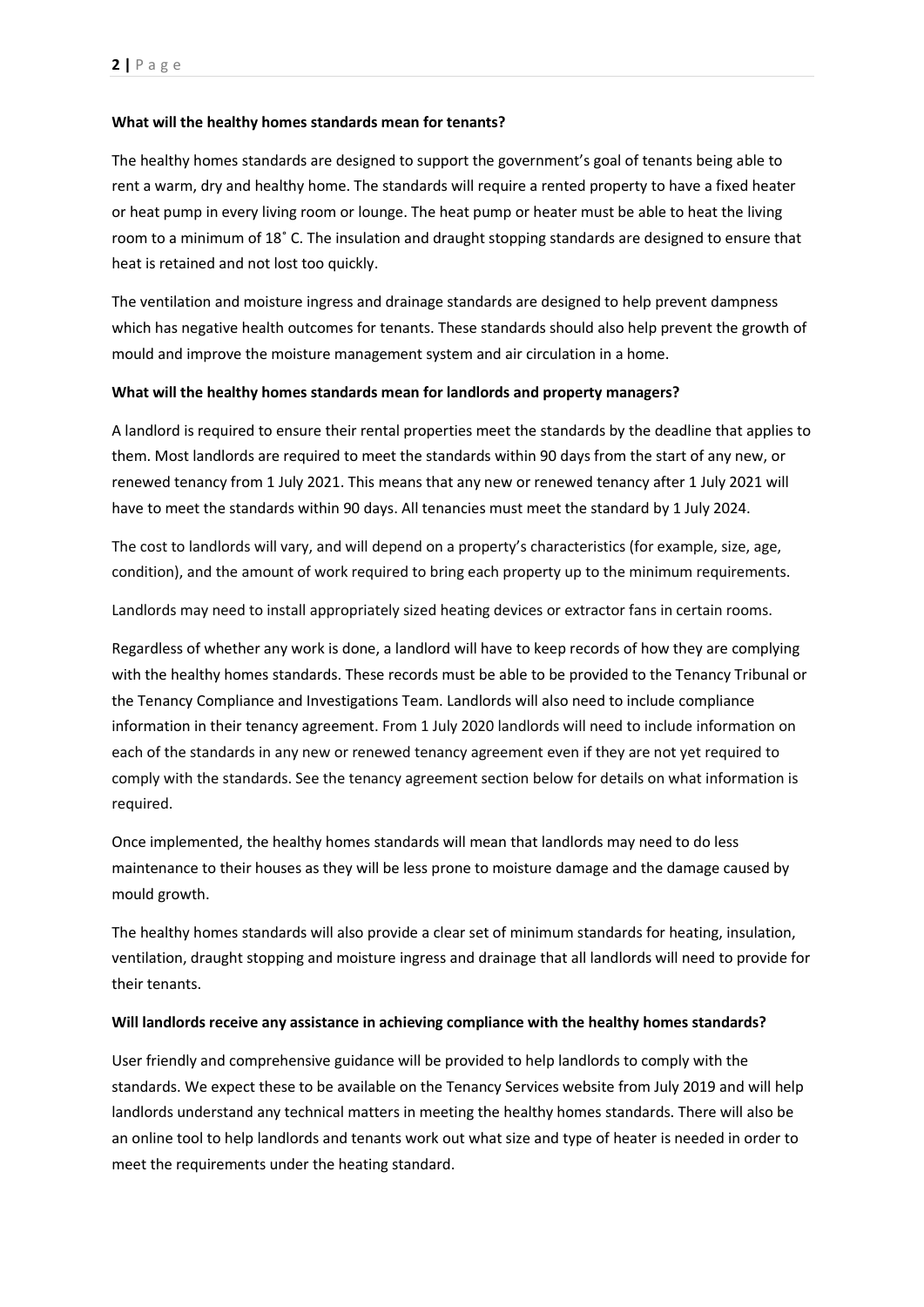# **My property is up to the standards of the Building Code, will my property meet the healthy homes standards?**

If you met the acceptable solutions of the most recent building codes, you may meet most of the healthy homes standards, but not necessarily all. It is recommended you check your house for all standards, including, the heating, ventilation and moisture ingress standards.

#### **How can a landlord or tenant resolve a dispute under the healthy homes standards?**

A landlord will have a legal obligation to comply under the *Residential Tenancies Act 1986* with the healthy homes standards by the required compliance deadline. A landlord will also have to comply with any requirements for record keeping and statements in the tenancy agreement.

If you require any assistance as a landlord or tenant in a dispute, you can contact Tenancy Services on 0800 836 262 or find more information on the [Tenancy Services website.](https://www.tenancy.govt.nz/)

A tenant can hold a landlord accountable to the standards by applying to the tenancy tribunal.

Tenants and landlords can resolve disputes through mediation or adjudication by making an application to the Tenancy Tribunal. In severe cases or where there is a pattern of breaches, tenants may make a complaint to the Tenancy Compliance and Investigation team.

If a landlord is non-compliant with the healthy homes standards, a tenant can apply to the Tribunal for a monetary order and/or a work order. The Tenancy Tribunal may award exemplary damages, a financial penalty of up to \$4000 against the landlord, which is usually awarded to the tenants. The amount awarded by the Tribunal is dependent on the intention of the landlord, the effect of the non-compliance on the tenant, the interest of both parties as well as the public interest. The Tribunal may also award compensation for any material loss and/or general damages for intangible loss, stress, humiliation, and inconvenience suffered by the tenant due to the landlord's non-compliance.

#### **Can my rental property be exempt from the healthy homes standards?**

For each standard there are specific exemptions to that standard that apply and these are discussed below under the different standards.

In addition to the individual exemptions, there are a small number of general exemptions that also apply. The general exemptions that would exempt a rental property from complying with the healthy homes standards are:

- where the landlord intends to demolish or substantially rebuild the home within 12 months and has applied for any necessary resource consent or building consent. This exemption only applies for the relevant 12-month period or until any necessary resource consent lapses or is otherwise terminated
- for 12 months from the date the tenancy commences, if the tenant is the former owner of the home
- where a rental property is part of a building and the landlord does not own the entire building, a landlord will be partially exempt from complying with parts of the standards. However, a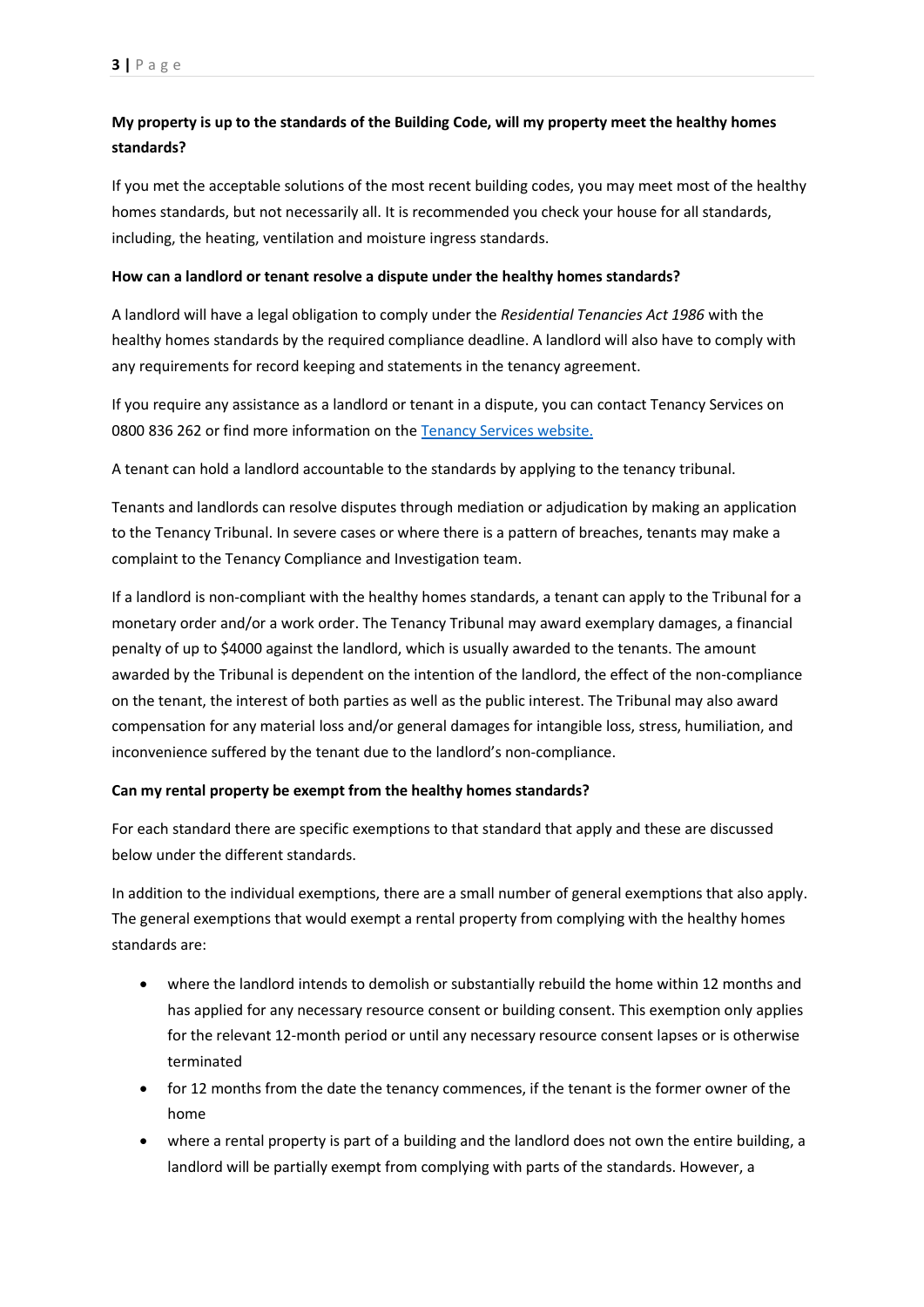landlord will still have to take all reasonable steps to comply with the standards to the greatest extent reasonably practicable.

#### **If I meet an exemption for one standard do I have to meet the other standards?**

Yes, you must meet the other standards. Each standard has a list of exemptions, but they only apply to the specific standard or a specific part of a standard.

#### **Who can I talk to if I have any more questions?**

If you have a question relating to the healthy homes standards that you cannot find an answer to in this document, you can email the Ministry of Housing and Urban Development at **[healthyhomes@hud.govt.nz](file:///C:/Users/WilsonC6/AppData/Local/OpenText/OTEdit/EC_MAKO/c75700340/healthyhomes@hud.govt.nz)**.

Tenancy Services can provide clarification around tenancy rules and laws. You can email them at **[info@tenancy.govt.n](file:///C:/Users/WilsonC6/AppData/Local/OpenText/OTEdit/EC_MAKO/c75700340/info@tenancy.govt.nz)**z or call them during office hours on 0800 836 262.

For media enquiries about the healthy homes standards, you can contact the Ministry of Housing and Urban Development media team at **media@hud.govt.nz**

#### **Are these the final standards?**

Yes, the regulations will become law on 1 July 2019.

#### **Will the Government provide assistance to tenants who cannot afford to heat their rental homes?**

Tenants who receive income support payments from Work and Income, NZ Superannuation or a Veteran's Pension are eligible for an additional Winter Energy Payment to assist with heating costs. The Winter Energy Payment was paid automatically to those eligible from 1 July to 29 September in 2018 and will be paid from 1 May to 1 October from 2019.

#### **What did the consultation tell the Government?**

The consultation process highlighted many themes and positions from both tenants and landlords.

The standards also reflect the feedback from a wide range of stakeholders, including landlords, tenants, public health experts and building experts. The Ministry of Housing and Urban Development (HUD) appreciated receiving over 1700 submissions with valuable insights and feedback from tenants, landlords, property managers, respective advocacy groups, industry providers, the health sector and other interested parties.

A consultation summary with analysis of the responses is available on the HUD website – [www.hud.govt.nz](http://www.hud.govt.nz/)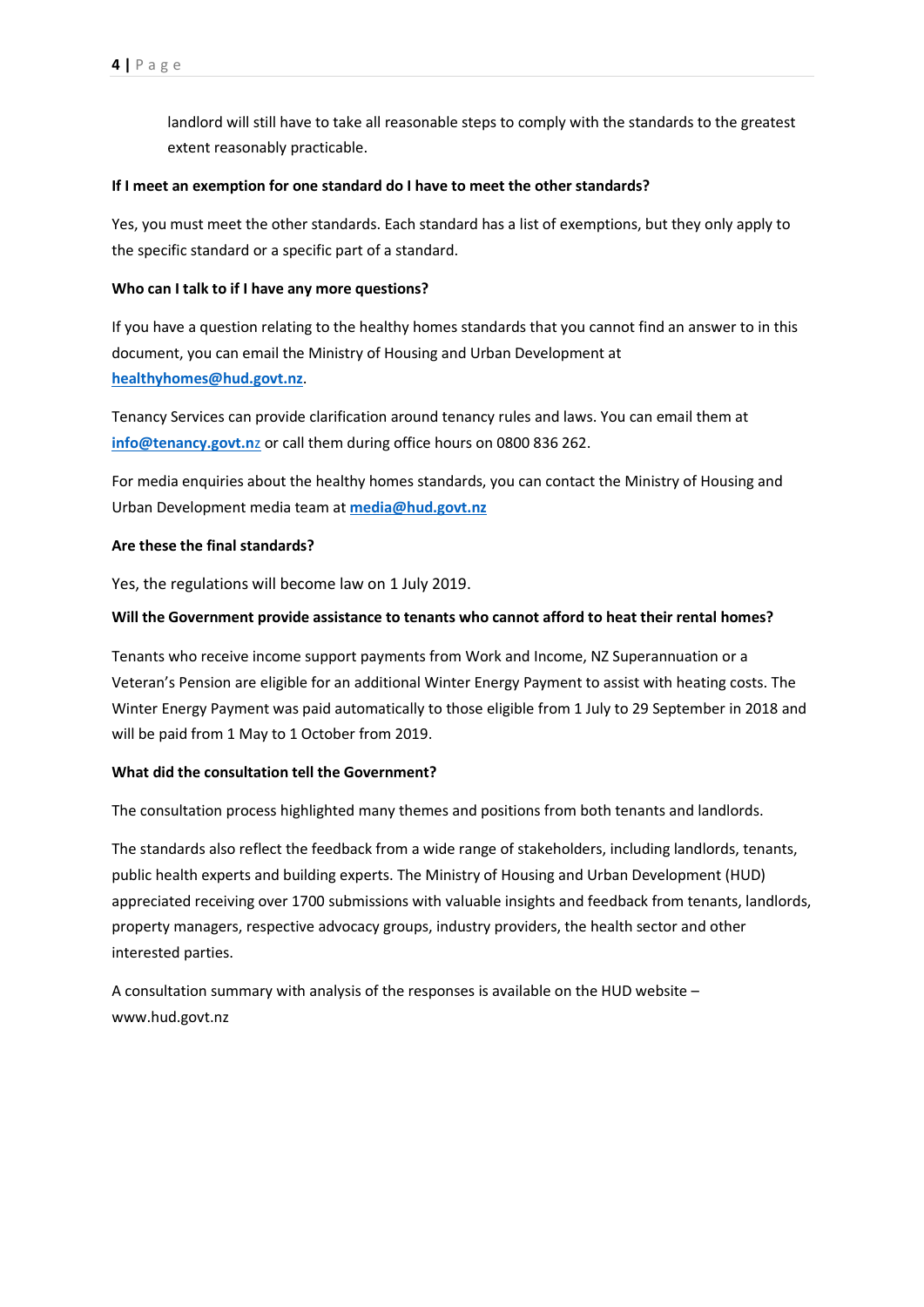#### **How did you arrive at the healthy homes standards?**

The *Healthy Homes Guarantee Act 2017* set the parameters for the series of options that were produced and consulted on.

The cost benefit analysis produced by the New Zealand Institute of Economic Research showed that different options had different cost-benefit ratios.

There was a rigorous process and the costs and benefits of each option was carefully considered. The final standards was informed by our analysis of the New Zealand rental market, building science research and feedback from public consultation.

#### **When are the guidance documents going to be published?**

The guidance documents is expected to be published on Tenancy Services' website by 1 July 2019.

#### **What do these standards mean for builders and tradespeople?**

Many landlords may choose to use professional services for the installation of appliances and any building work that has to be carried out in meeting the standard.

It is therefore recommended that a builder who may be asked to carry out work in relation to the healthy homes standards familiarise themselves with the standards.

As with all building work, the work must meet the standards of the building code.

#### **What do the healthy homes standards mean for Māori?**

Raising the quality of rental homes will help to address the needs of identified at-risk groups including Māori. Māori families are more likely than other ethnic groups to live in, and feel the effects of, cold and damp rental homes.

Cold and damp homes are strongly associated with people experiencing health issues, including respiratory and cardiovascular conditions, toxic reactions, allergies, and other infections.

This leads to wider negative social outcomes, such as absent days from school or work. We sought specific feedback from Māori through the workshops and the consultation process. This included from iwi housing providers, Rūnanga, Māori advocacy groups (such as social and health providers), and from Te Puni Kōkiri at an agency level. We received a good level of feedback from these groups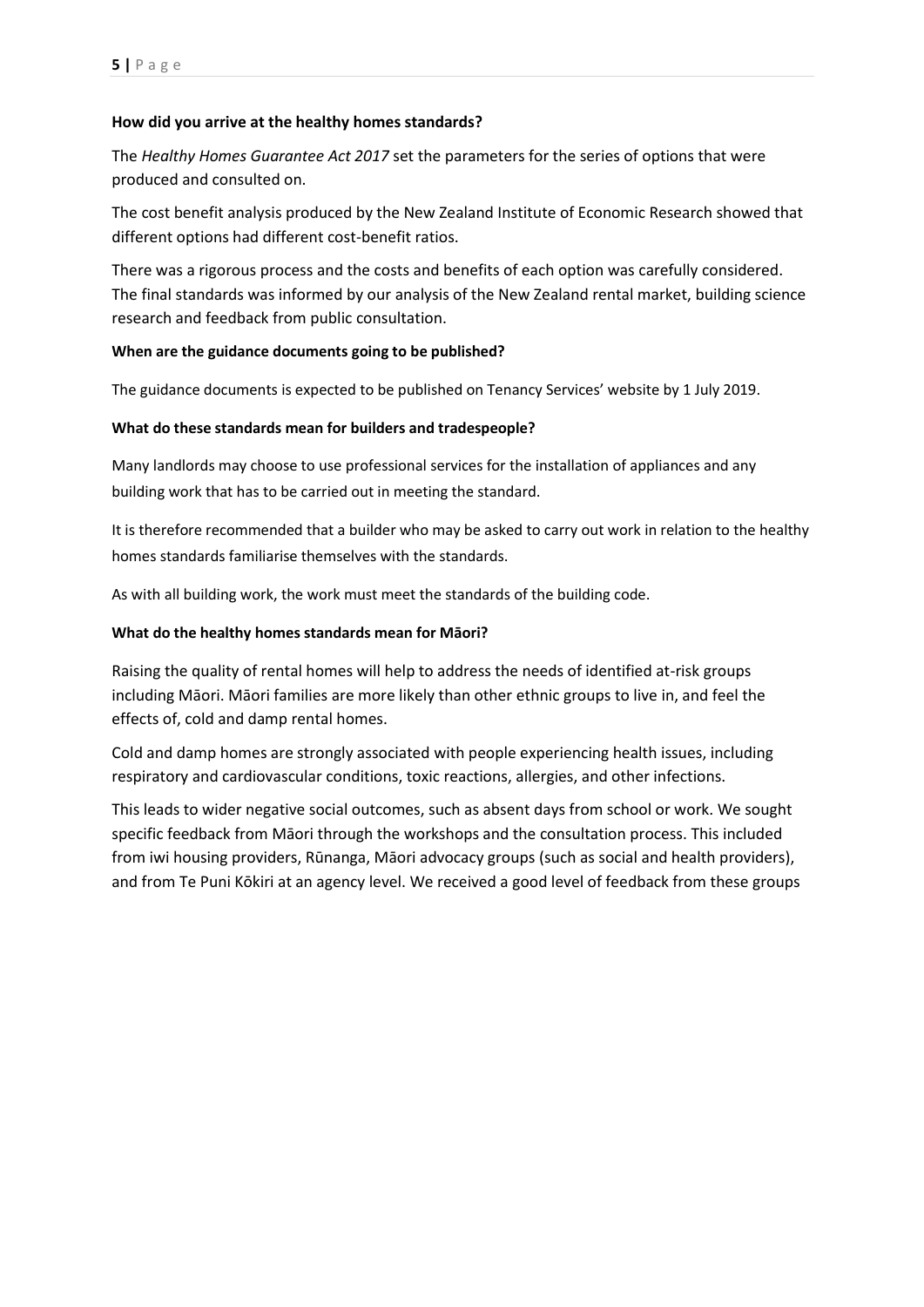# <span id="page-8-0"></span>TENANCY AGREEMENTS AND RECORD KEEPING REQUIREMENTS

The healthy homes standards build on existing information requirements for tenancy agreements and record keeping. Including healthy homes information in tenancy agreements helps clarify how a home is compliant and increases awareness of the healthy homes standards for both landlords and tenants. Resources to support landlords to meet their tenancy agreement obligations will be made available on the Tenancy Services website prior to these requirements coming into effect on 1 July 2020.

# **What information does a landlord have to provide in a tenancy agreement under the healthy homes standards?**

From 1 July 2019 all new or renewed tenancy agreements must include a signed statement that the landlord will comply with the healthy homes standards as required by the *Residential Tenancies Act 1986*.

From 1 July 2020, all new or renewed tenancy agreements will need to include the signed statement, but must also include specific and prescribed information about how the landlord complies or intends to comply. The prescribed information that a landlord must present in a tenancy agreement and sign is as below:

| Healthy homes                       | Statement                                                                                                                                                                                                                                                                                                                                                                                                                                                   |
|-------------------------------------|-------------------------------------------------------------------------------------------------------------------------------------------------------------------------------------------------------------------------------------------------------------------------------------------------------------------------------------------------------------------------------------------------------------------------------------------------------------|
| standard                            |                                                                                                                                                                                                                                                                                                                                                                                                                                                             |
| Heating                             | The type and heating capacity of acceptable heaters present in the main living<br>٠<br>room                                                                                                                                                                                                                                                                                                                                                                 |
|                                     | The required heating capacity for the main living room to reach at least 18 °C<br>$\bullet$                                                                                                                                                                                                                                                                                                                                                                 |
| Insulation                          | The landlord must state the type, location and condition of all insulation in the<br>$\bullet$<br>walls, ceiling and underfloor. This has been a requirement from 1 July 2016.<br>For each ceiling insulated, a landlord will also have to state either<br>$\bullet$<br>the insulation's R-value and if known the date it was installed, or<br>$\Omega$<br>the thickness of the insulation and if known the date when it was last<br>$\Omega$<br>inspected. |
|                                     | For each underfloor space a landlord will have to state the insulation's R-value<br>٠<br>and if known the date it was installed.                                                                                                                                                                                                                                                                                                                            |
| Ventilation                         | A landlord will have to state that each habitable space in the premises has one<br>$\bullet$<br>or more openable window, or door.<br>The landlord will also have to state the diameter or exhaust capacity of each<br>$\bullet$<br>extractor fan installed in the kitchen or bathroom.                                                                                                                                                                      |
| Moisture<br>ingress and<br>drainage | A landlord must state that the rental premises has an efficient drainage system.<br>$\bullet$<br>The landlord must also state that the premises does not have any enclosed<br>$\bullet$<br>subfloor spaces or the landlord must state that each enclosed subfloor space in<br>the premises has a ground moisture barrier.                                                                                                                                   |
| Draught<br>stopping                 | The landlord must provide, for each open fireplace, a statement that it is either<br>$\bullet$<br>closed off, its chimney is blocked or it is not blocked off as per the tenant's<br>request.<br>The landlord will also have to state that the premises are free from<br>$\bullet$<br>unintentional and unreasonable gaps between, and holes in, building elements<br>that allow draughts into or out of the premises.                                      |
| Exemptions                          | If the landlord does not have to meet any of the standards because of an<br>$\bullet$<br>exemption, they must make a statement to that effect and include a brief<br>description of the circumstances giving rise to the exemption.                                                                                                                                                                                                                         |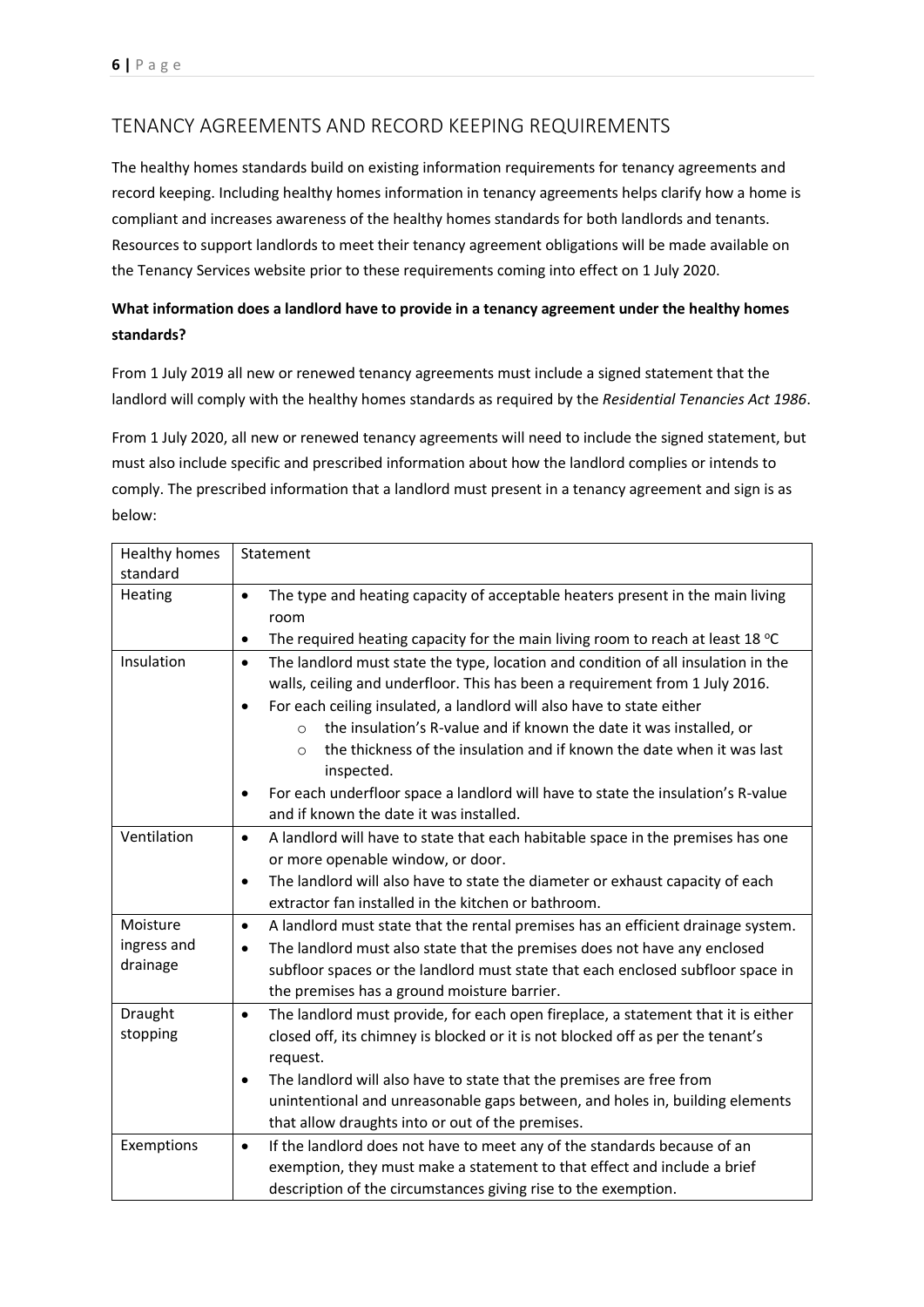The prescribed information must be included in any new or renewed tenancy agreement from 1 July 2020 except for a fixed term tenancy that ends before the healthy homes date of compliance. For example, a fixed term tenancy for six months from 2 July 2019 to 2 January 2020 does not have to include the prescribed information but will still need to include a signed compliance statement.

#### **Can I get help to make sure my rental property is compliant with the healthy homes standards?**

Yes, you can. In addition to the resources Tenancy Services provide, you can engage a third party professional to provide advice or an assessment of your rental property to assure it meets the healthy homes standards. Getting third-party assurance is voluntary but an effective way to make sure your rental property is compliant.

#### **What records does a landlord have to keep, to show compliance with the healthy homes standards?**

Landlords are already required to keep copies of certain documents relating to the rental home under the Residential Tenancies Act 1986 (such as records of inspections and any maintenance or repair work carried out). In addition to these records, the healthy homes standards require landlords to keep relevant documents that adequately show compliance with all the healthy homes standards.

Examples of relevant documents can include:

- a. Code compliance certificate
- b. Records of calculations of a living room's required heating capacity, including a printout from the heating tool
- c. Certificate of acceptance
- d. Receipts from building practitioners.
- e. Invoices from building practitioners and/or other service providers.
- f. Receipts for any building materials and/or elements.
- g. Photographic evidence of compliance.
- h. Records of work from building practitioners or Independently Qualified Persons.
- i. A professional evaluation performed by a Licenced Building Practitioner, Independent Qualified Person or any other relevant professional.
- j. A Building Warrant of Fitness or Compliance Schedule, where the extractor fans are part of a larger ventilation system and the ventilation system is a specified system
- k. Land Information Memorandum (LIM) or Building information reports or part of these reports that reasonably shows compliance.
- l. Product manuals/schedules for devices installed for the purpose of compliance with the standards.
- m. Any other salient documents/records that will reasonably show compliance

These records would be good for a landlord to keep regardless, as they are records that landlords would have to retain as part of running their business, and having access to these documents may help with resale value.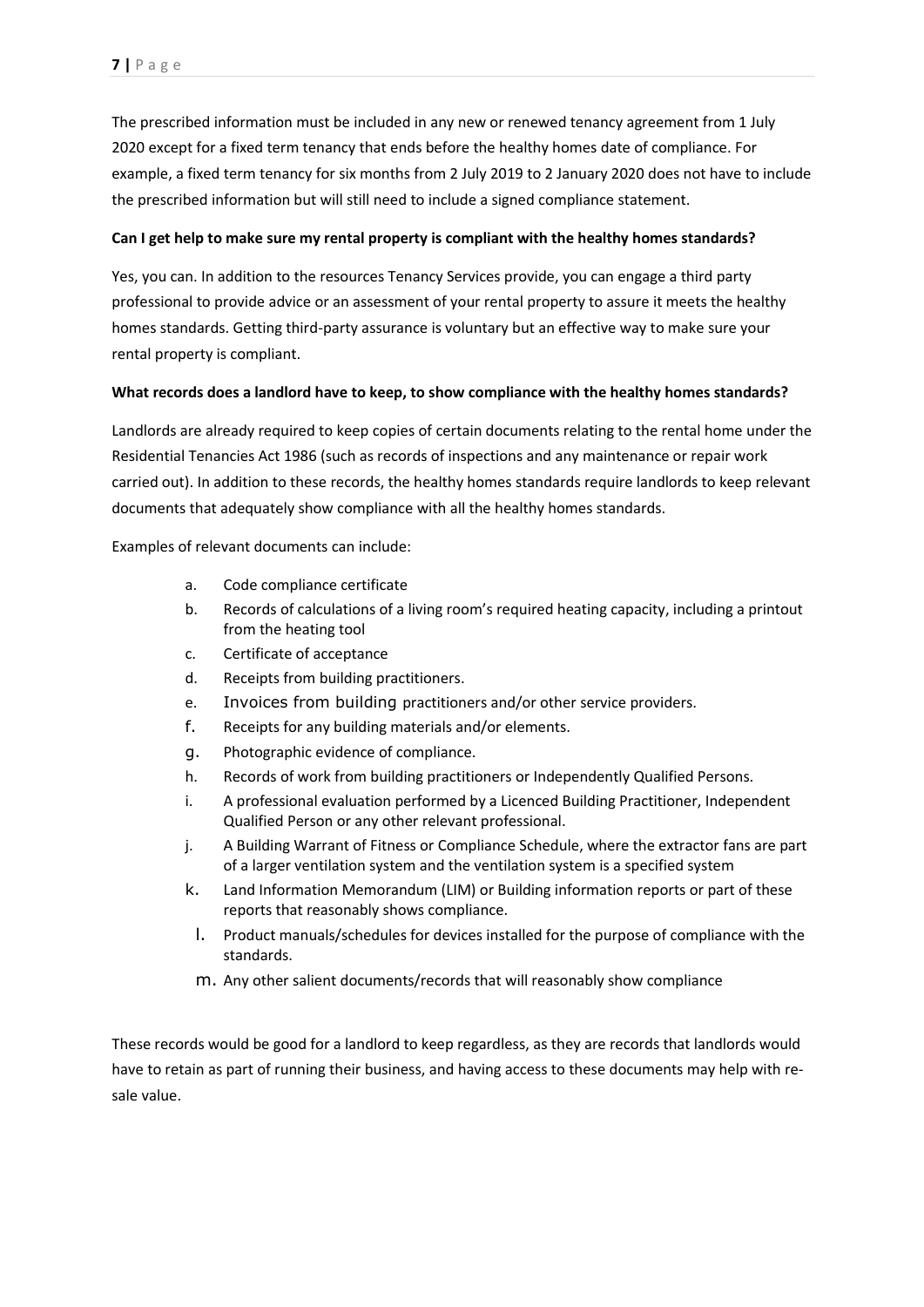# <span id="page-10-0"></span>WHEN DO I HAVE TO MEET THE STANDARDS?

#### **When will a rental property have to meet the standards?**

There are several different compliance deadlines, depending on what type of tenancy applies to your property. The compliance deadlines are as below:

- For most residential tenancies, from 1 July 2021 a landlord will have to ensure that a tenanted property is compliant within 90 days of the start of every new or renewed tenancy. All residential tenancies will have to be compliant by 1 July 2024.
- Two types of tenancy must comply by fixed dates:
	- $\circ$  All boarding house tenancies (except Housing New Zealand and registered community housing boarding house tenancies) will have to meet the standards by 1 July 2021.
	- $\circ$  All Housing New Zealand or registered community housing will have to meet the standards by 1 July 2023.

#### **Will different standards come into force at different times?**

No, all five standards need to be met at the same time. When the rental property needs to comply will depend on the type of tenancy.

# **When will a landlord be required to make a signed statement in their tenancy agreement that they comply with the healthy homes standards?**

In any new or renewed tenancy from 1 July 2019, a landlord will have to make a statement that they comply or intend to comply with the healthy homes standards when required. A landlord must make this declaration, even if the landlord does not have to comply until the healthy homes compliance date.

From 1 July 2020 in any new or renewed tenancy agreement a landlord must also state what they have present in the property to comply with the healthy homes standards as well as other prescribed information. This is a requirement unless the tenancy is a fixed term that ends before the relevant healthy homes compliance date for the tenancy.

# **From 1 July 2021 private landlords will have to comply with the standards within 90 days of the start of a new or renewed tenancy. How will a landlord have access to my home/their house to do the work?**

From 1 July 2019 a landlord will have the lawful right of access to the premises of a tenancy in order to undertake work to comply with the healthy homes standards, under a notice of entry served at least 24 hours before the entry.

A landlord may have a right of entry under a notice lawfully served. However a landlord also has an obligation to respect a tenant's quiet enjoyment, or reasonable peace, comfort and privacy. It is best landlords and tenants communicate and clearly set expectations with each other so as to ensure an effective relationship based on privacy and respect.

It is important that landlords respect a tenant's legal right of occupation under a tenancy agreement. However, a tenant must also respect a landlord's right to inspect their property and to undertake the work needed. This balance means that clear communication is essential.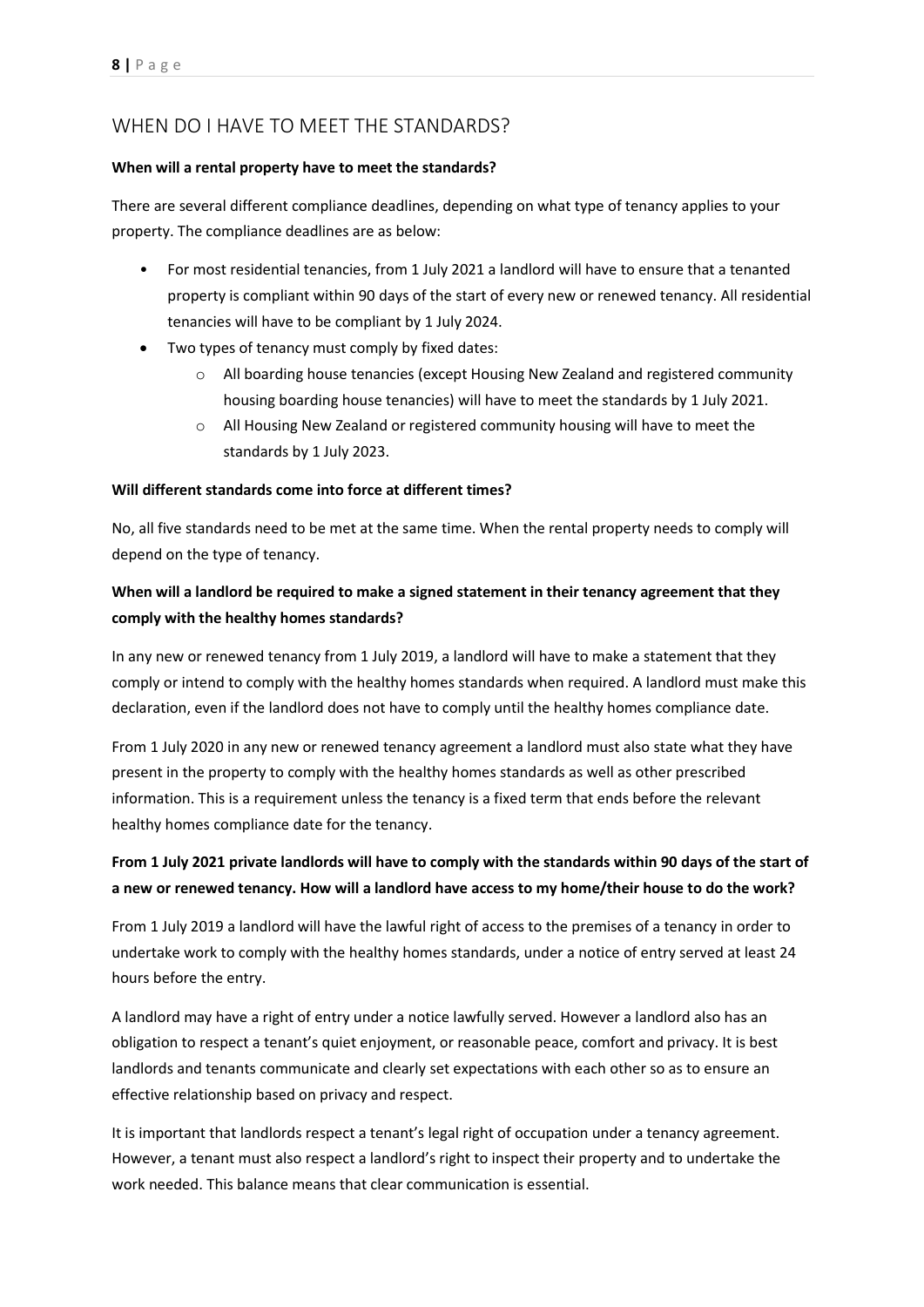# <span id="page-11-0"></span>HEATING:

#### **What is the heating standard?**

The heating standard requires landlords to provide a fixed heating device, capable of achieving a minimum temperature of at least 18°C in the main living room only. Some heating devices are inefficient, unaffordable or unhealthy and will not meet the requirements under the heating standard.

An online heating tool will be developed by Tenancy Services to help landlords and tenants identify what capacity is required for their rental property.

# **How will landlords and tenants know their heater is sufficient for the performance requirement of 18 degrees?**

An online tool will be developed by Tenancy Services that will calculate the required capacity of a heater in kilowatts. This tool will provide a kilowatt figure using the size of the room and information about insulation and windows as variables. As well as calculating a minimum kilowatt figure, the tool will provide a print-out of the variables and required minimum capacity of the heater. This print-out can be used to show compliance with the heating standard.

#### **How easy is it for landlords to use this tool?**

The tool will require some figures and measurements to be supplied in order to use the tool. These figures should be the dimensions of the room, dimensions of any windows or skylights and information about insulation that is in place.

There will be a guidance document that will accompany the online tool.

# **I want to get started on bringing my rental property up to standard, when will this tool be made available to me so I can make sure I am making the correct changes?**

We are aiming to make the heating tool available by 1 July 2019.

#### **How is a living room defined?**

A living room is a room that is used for general everyday living. This can be a lounge, dining room, sitting room or family room. If there is more than one living room, only the main living room requires heating. The main living room is the largest living room. The boundaries of the living room are walls, ceiling and floors and any closable windows and doors. This means open plan areas are considered one space and require heating appropriately sized for that space.

If the property is a boarding house, and there is more than one communal living room, the main living room is the largest communal living room.

#### **Why is heating not required in bedrooms?**

Living rooms are generally of a larger size than bedrooms, meaning that they usually require a more powerful fixed heating device than the portable heaters that many tenants may provide for themselves.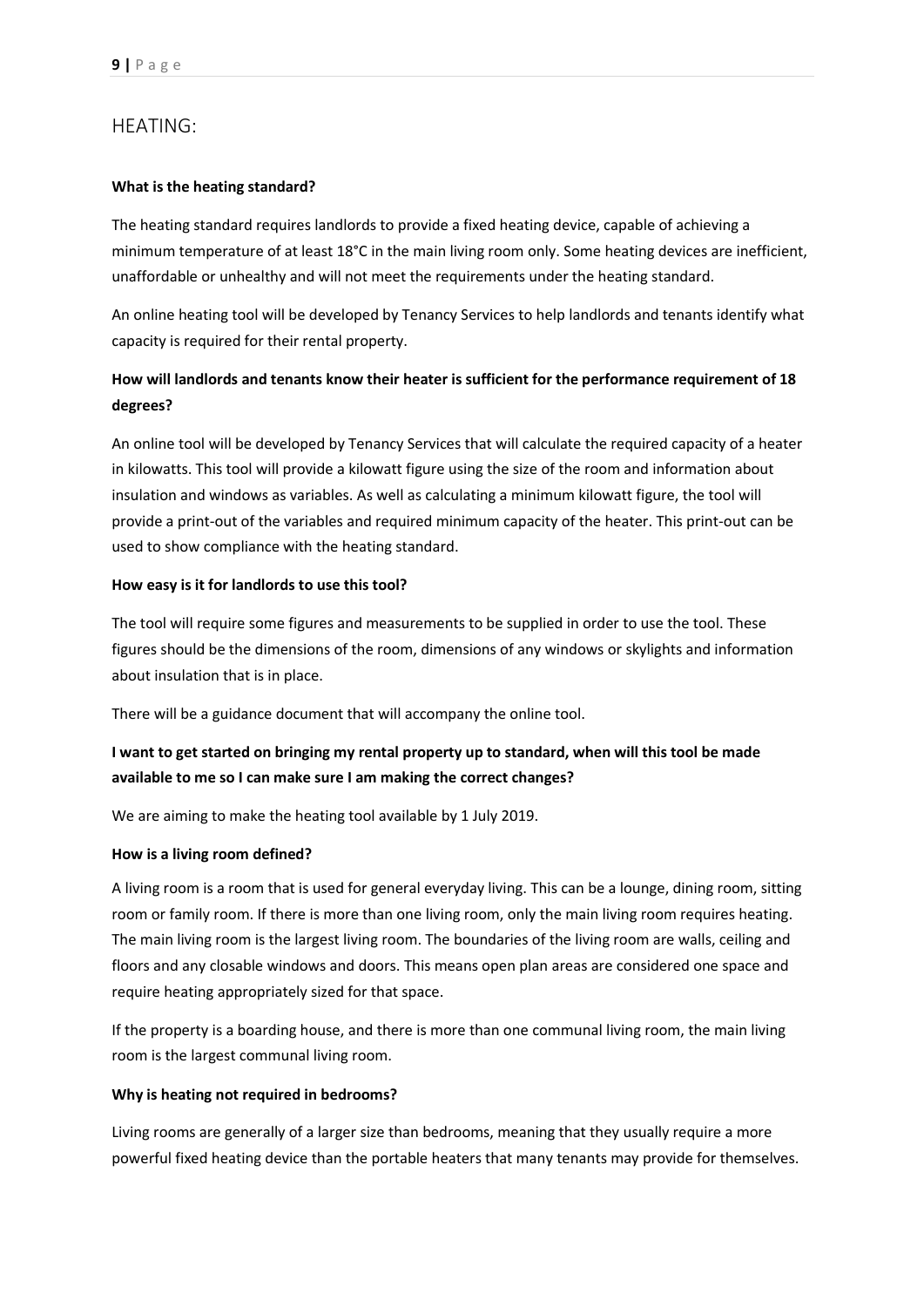Tenants will still be able to provide a portable heating device for their use in a bedroom, a landlord will not be required to provide a heater for tenant's bedrooms.

Tenants can seek assistance from WINZ if they are struggling to pay for a heater for use in their bedroom. **Why is 18 degrees the minimum temperature heaters must be sized for?** 

The World Health Organisation (WHO) recommends a minimum indoor temperature of 18˚C for the wider population. The temperature of 18˚C was chosen for the standards as tenants will benefit from the installation of a fixed heating device (if there was not one already) and will be able heat their living room, if they choose to. This approach balances the cost to landlords with the benefit to tenants.

It is important to note that devices capable of heating a living room to 18˚C on the coldest days, which is the requirement under the heating standard, will be able to heat a living room to higher temperatures most days in the year.

# **Are there any heaters that cannot be used to meet the standard, even if they meet the performance requirement?**

Yes, there is a list of devices that cannot be used to meet the standard. A different type of fixed heater or heat pump that meets the standard will have to be added. Devices that cannot be used to meet the standard will be:

- Unflued combustion heaters, such as portable LPG bottle heaters
- Open fires
- Heating devices that are less than 1.5 kilowatts
- Electric heaters (except heat pumps) where the required heating capacity is more than 2.4 kilowatts.

These are included in a list of heaters that may not be used to satisfy the heating standard because they are either inefficient, unaffordable to operate and/or unhealthy to run.

#### **What if I have already installed a heater in the living room?**

A landlord will need to determine whether the current heating device is an acceptable device and if the heating device will be able to heat the main living room to 18˚C. Landlords can use the online heating tool to determine the kilowatts required to heat the main living room to 18˚C.

If a landlord has installed a heating device before 1 July 2019 and the heating output is within 10% of the kilowatts required to heat the main living room, that heating device will meet the standard.

#### **How do I determine the heat output of an old woodburner?**

Many woodburners have a label stating their heat output. Alternatively, landlords can check manufacturer's information or council records for information on the heat output of their woodburner.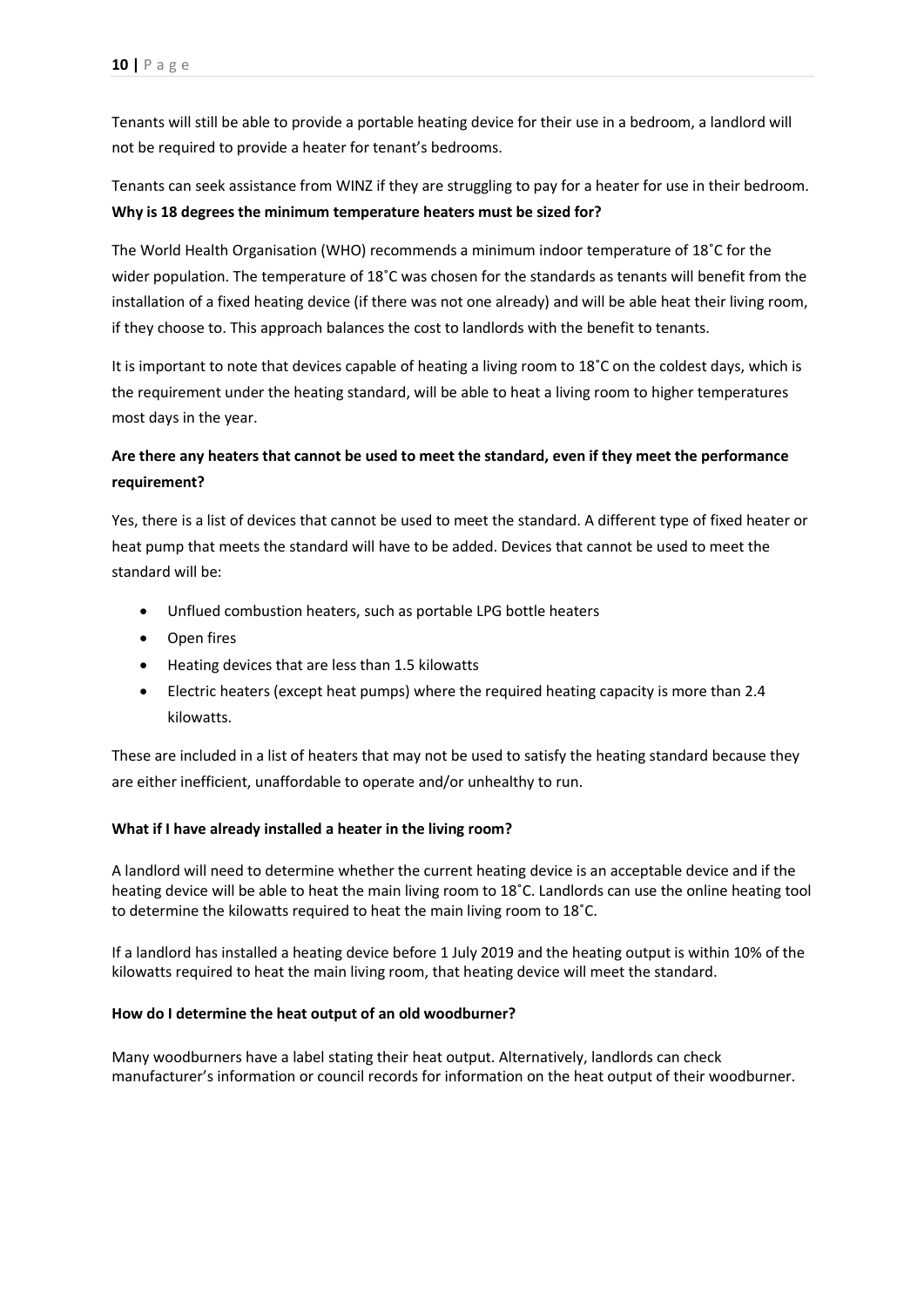#### **Can I meet the standard with central heating?**

A landlord can meet the heating standard with central heating as long as the central heating has the required heating output to heat the living room to 18<sup>o</sup>C and provides heat directly to the living room (for example, through vents or radiators present in the living room).

#### **I have an undersized heater, can I top up with an electric heater?**

A landlord may be able to install an electric heater to make up the difference between the required heating capacity and an existing undersized heater(s).

An undersized heater(s) can be topped up by an electric heater of up to 1.5 kilowatts. However, this can only be done where the required heating capacity for the main living room is more than 2.4 kilowatts and the existing heating device(s) were installed before 1 July 2019.

#### **Are there any specific exemptions to the heating standard?**

Yes there are specific exemptions to the heating standard. There will be guidance on whether your properties do or do not fit under these exemptions. The exemptions are:

- where it is not reasonably practicable to install a qualifying heating device.
- where the rental property is a certified passive house.

These are in addition to the general exemptions:

- where the landlord intends to demolish or substantially rebuild the home within 12 months
- for 12 months from the date the tenancy commences, if the tenant is the former owner of the home
- where a rental property is part of a building and the landlord does not own the entire building, a landlord can be partially exempt from complying with parts of the standards. However, a landlord will still have to take all reasonable steps to comply with the standards to the greatest extent reasonably practicable.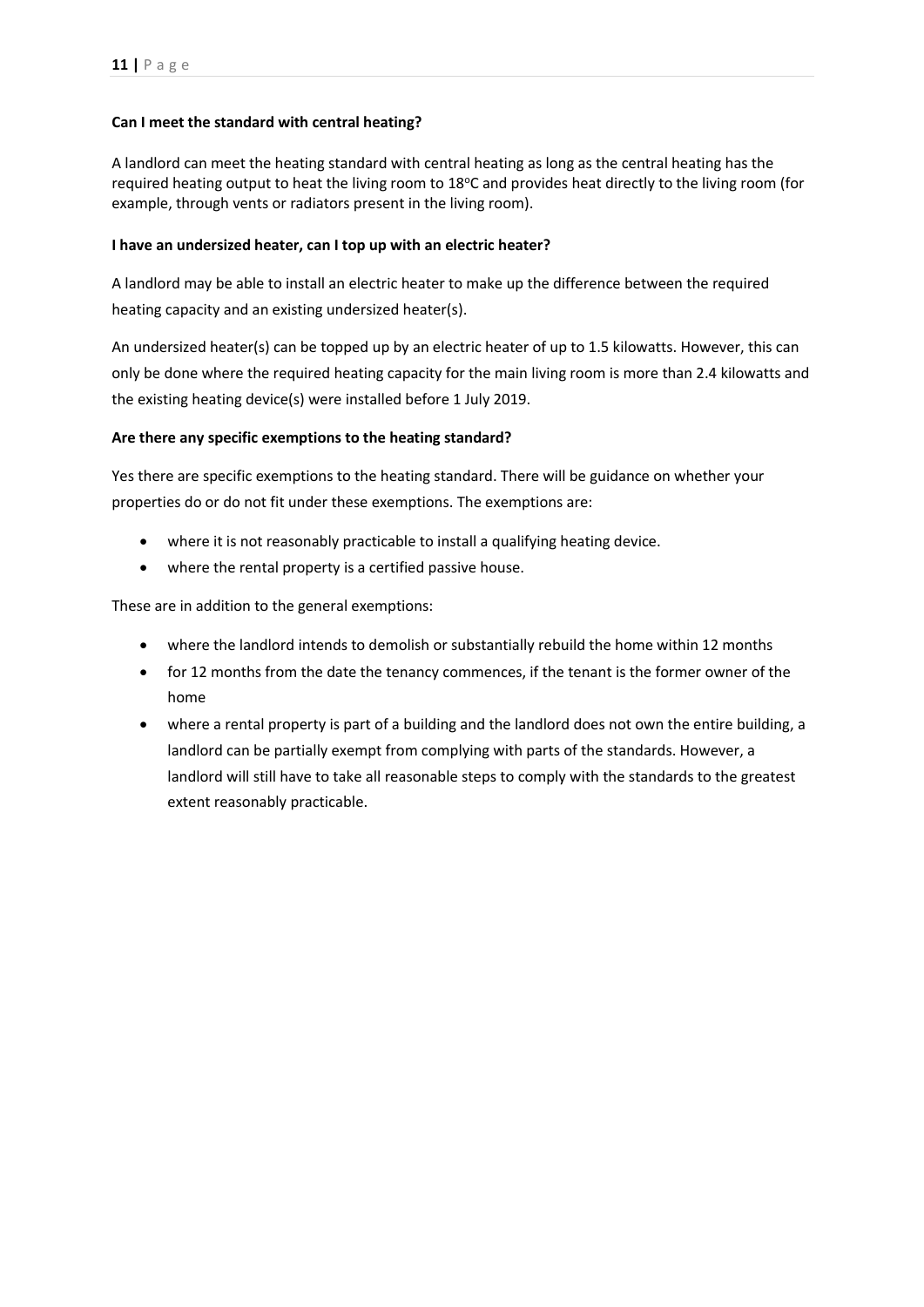# <span id="page-14-0"></span>INSULATION:

#### **What is the insulation standard?**

The insulation standard requires insulation in a rental property to be up to a standard equivalent to the 2008 building code standard for both ceiling and underfloor insulation or, for existing ceiling insulation it must be at least 120mm thick. All insulation in a rental home will have to be in a reasonable condition.

#### **Do I need to meet the 2016 RTA insulation requirements now that there are new healthy home standards?**

Yes, the 2016 RTA insulation requirements will continue after 1 July 2019. Ceiling and underfloor insulation is compulsory in all rental homes from 1 July 2019. For more information on the 2016 insulation requirements see [https://www.tenancy.govt.nz/insulationdeadline/.](https://apac01.safelinks.protection.outlook.com/?url=https%3A%2F%2Fwww.tenancy.govt.nz%2Finsulationdeadline%2F&data=02%7C01%7C%7C974151f74d074e76e58808d6864955ce%7C9e9b30203d3848a69064373bc7b156dc%7C1%7C0%7C636844046856134655&sdata=lAuw16EDoSgMdVqhNzDws9tdukruKM78L2XS2A%2FQeRg%3D&reserved=0)

After 1 July 2021 the minimum allowable ceiling insulation will increase, this means a new group of homes that did not have to install insulation under the 2016 RTA requirements will have to 'top up' their insulation. Insulation installed to meet the 2016 requirements, for installs after 1 July 2016, will continue to meet the higher requirements under the healthy homes standards as long as it remains in a reasonable condition.

#### **My home had enough insulation to meet the 2016 RTA requirements, will my home need more insulation under the healthy home standards?**

The healthy homes standards increase the minimum level of existing ceiling insulation from 70mm to 120mm thick. If a rental home has less than 120mm of insulation in the ceiling space or the insulation is not in reasonable condition, then the home requires an insulation 'top up' to 2008 building code levels within 90 days of a new or renewed tenancy that starts after 1 July 2021.

#### **How do I meet the 2008 Building Code standard for insulation?**

Insulation requirements under the 2008 Building Code are measured by R-value. 'R' stands for resistance — how well insulation resists heat flow. The higher the R-value, the better the insulation.

You can check the R-value of new insulation by checking the product packaging. For existing insulation, you can check the thickness yourself (existing ceiling insulation must be at least 120mm thick) or consult a professional insulation installer to tell you if it meets the regulations. The Insulation Association of New Zealand and the Energy Efficiency Conservation Authority can help.

Minimum R-values vary across New Zealand's three climate zones.

- Zone  $1$  ceiling R 2.9, underfloor R 1.3
- Zone 2 ceiling R 2.9, underfloor R 1.3
- Zone  $3$  ceiling R 3.3, underfloor R 1.3

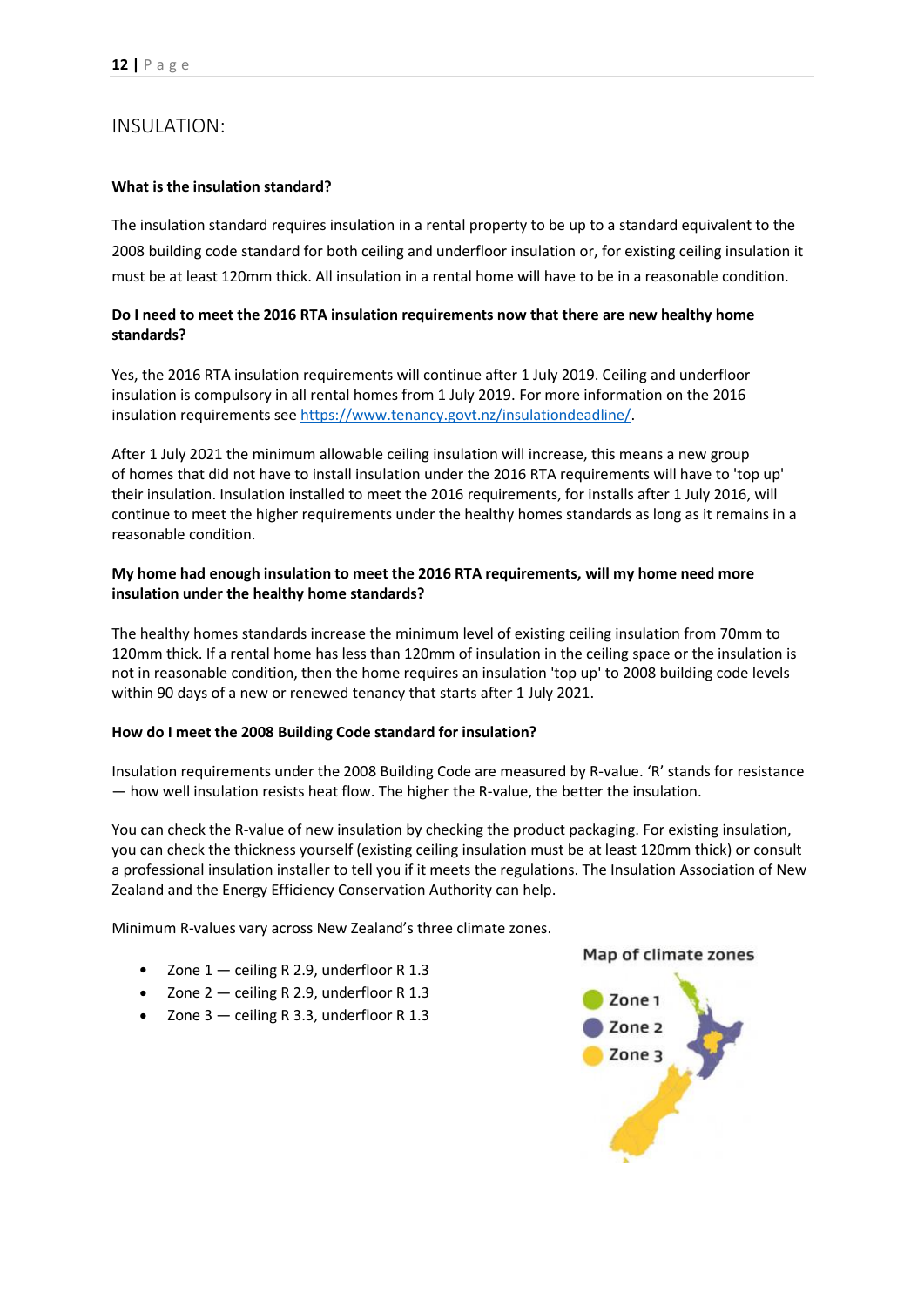#### **What if I have or am in the process of installing insulation to meet the 2016 RTA requirements?**

Providing that any new insulation installed to meet the 2016 requirements remains in a reasonable condition, there are no further insulation requirements under the healthy homes standards. However, if no work was done to meet the 2016 requirements, you may still have to retrofit your insulation to bring it up to the healthy homes insulation standard.

If any insulation is installed from now, it should meet the healthy homes standards, the standard requirement for new building work is equivalent to new installations made after 2016.

## **I installed new insulation in my rental property to meet the requirements introduced in July 2016, am I covered under the healthy homes standards?**

The level of insulation required under the healthy homes standards is the same as new installs made in rental homes after July 2016. This standard is the same as the 2008 building code insulation requirement for ceilings and underfloors. However, even if you did install it recently, it is still advised that a landlord inspect the insulation to confirm it is still in a reasonable condition.

#### **Why is the healthy homes insulation standard being introduced?**

Insulation keeps heat in a room or property from escaping or dissipating, as such, the better insulated a rental home is, the more it will retain heat, generally. This means, all things being equal, heating a rental home will require less energy if it is better insulated. A tenant is therefore able to heat a room and their home, in a more affordable way, with more insulation.

#### **How will I know whether the insulation is in a 'reasonable condition**'?

Insulation is not considered to be in a reasonable condition if there are signs of damage. This could include:

- dampness, mould, water damage
- rips, tears
- gaps in the insulation coverage, except where safety clearances are required
- settlement or compression below 120mm of depth
- vermin or bird nests
- other contamination
- any other damage or compromise to the condition of the insulation.

Detailed guidance is expected to be made available by 1 July 2019.

#### **What specific exemptions are there to the insulation standard?**

The specific exemption to the insulation standard is:

• Where it is not reasonably practicable to install insulation. Eg. There is insufficient space to install insulation in the roof cavity or subfloor.

This is in addition to the general exemptions:

• where the landlord intends to demolish or substantially rebuild the home within 12 months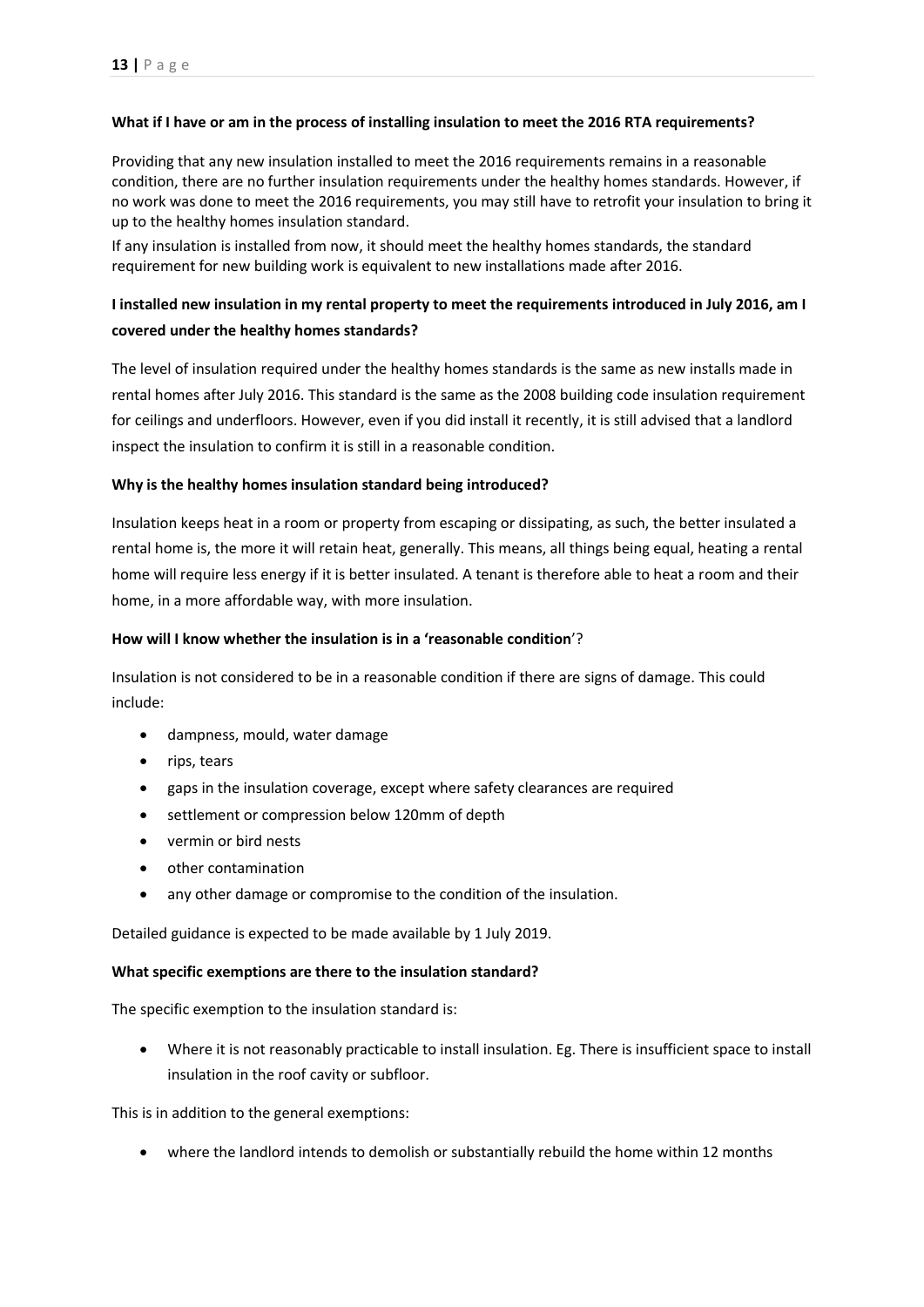- for 12 months from the date the tenancy commences, if the tenant is the former owner of the home
- where a rental property is part of a building and the landlord does not own the entire building, a landlord can be partially exempt from complying with parts of the standards. However, a landlord will still have to take all reasonable steps to comply with the standards to the greatest extent reasonably practicable.

#### **When is it not reasonably practicable to install insulation?**

There will be a guidance document that will further detail this exemption however a similar approach will be taken to the insulation exemption under the current *Residential Tenancies (Smoke Alarm and Insulation) Regulations 2016*. A property may be excepted if the cavity is not reasonably accessible or it does not exist, for example concrete slab foundations. There is more information about exemptions for the existing regulations [here.](https://www.tenancy.govt.nz/about-tenancy-services/news-and-events/exceptions-for-installing-insulation-in-rental-properties/)

#### **Can existing foil insulation meet the insulation standard for the underfloor?**

Existing foil insulation may be able to meet the requirements, if it is still in reasonable condition.

However, new installs or retrofits of foil insulation are banned under the Building Act where a property has existing electrical installations. If foil insulation is torn, damaged or worn, it will not meet the insulation standard as it will no longer be in a 'reasonable condition'. Therefore it will need to be replaced with other forms of insulation.

If you are removing foil insulation it is recommended that you contact an electrician and turn off the power before doing any work.

For more information on foil insulation, please view the ban on new installations, on the building.govt.nz [website.](https://www.building.govt.nz/assets/Uploads/building-code-compliance/warnings-bans/201601-Foil-insulation-ban.pdf)

#### **Do I have to use a qualified insulation installer?**

No, there is no requirement that a professional install insulation under the healthy homes standards.

A landlord may choose to use a professional insulation installer, but there is no lawful requirement to do so.

If a landlord does choose to install insulation themselves, it is important to note that safety is crucial while doing any building work. New Zealand standard 4246:2016 Appendix B provides useful guidelines which you can find, [here.](https://www.tenancy.govt.nz/assets/Uploads/Tenancy/NZS-42462016-Energy-efficiency-Installing-bulk-thermal-insulation-in-residential-buildings.pdf) Otherwise you can follow EECA's helpful guidance on installing and retrofitting insulation which you can find, [here.](https://www.energywise.govt.nz/at-home/insulation/) Or you can follow the link[: https://www.energywise.govt.nz/at](https://www.energywise.govt.nz/at-home/insulation/)[home/insulation/](https://www.energywise.govt.nz/at-home/insulation/)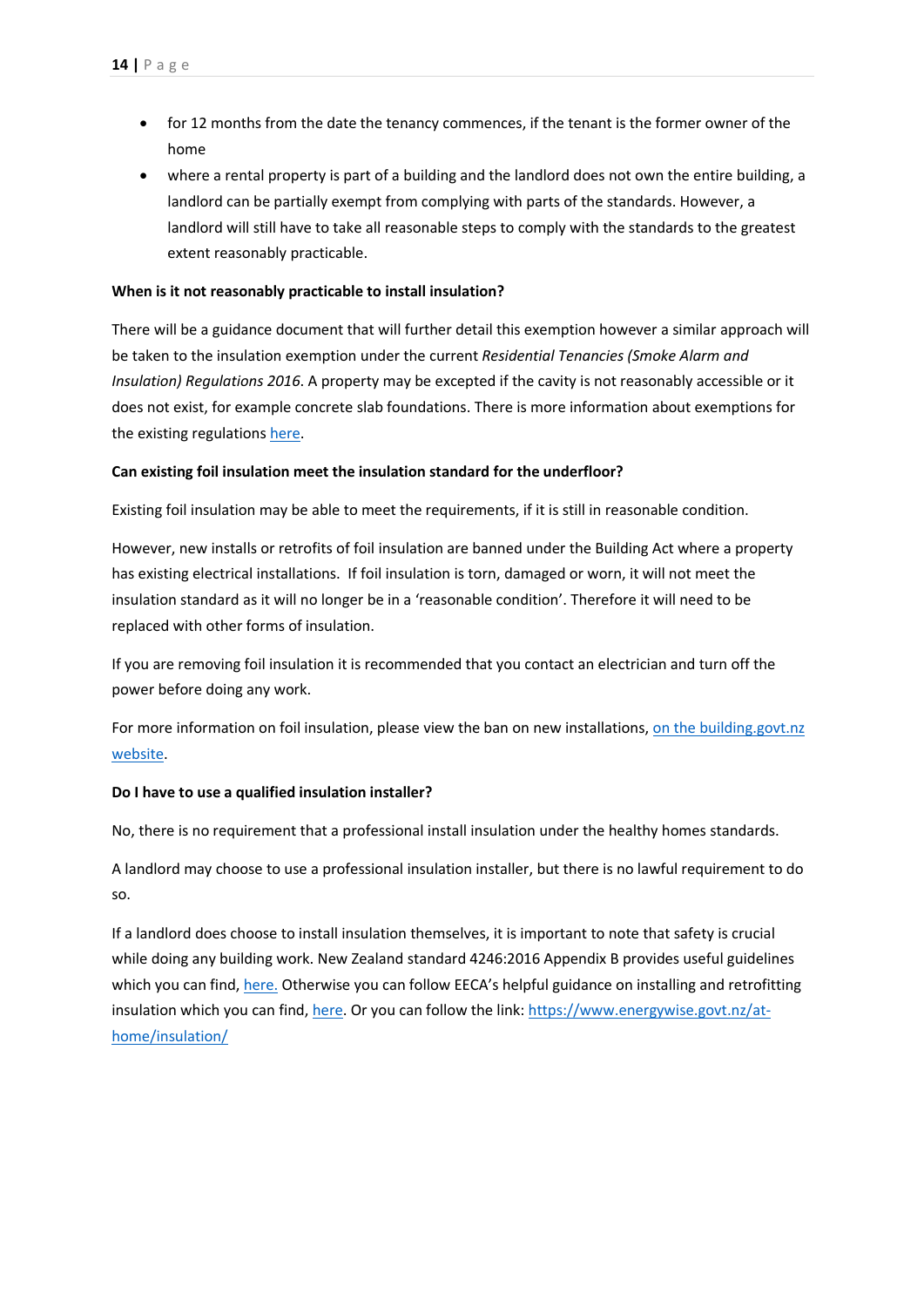## <span id="page-17-0"></span>VENTILATION:

#### **What is the ventilation standard?**

The ventilation standard has two parts. The standard places a requirement which applies to bedrooms, dining rooms, living rooms, lounges or otherwise habitable spaces (excluding rooms with showers, baths or cooktops). The second part of the standard applies to rooms with a bath, shower or cooktop.

The ventilation standard requires all properties rented under the Residential Tenancies Act to have doors or windows that open to the outside in all bedrooms, dining rooms, living rooms, lounges, open plan rooms and kitchens. The openable windows and doors in a room must have a total area of 5% of the floor area in their respective rooms. The windows or doors must also be able to be fixed in the open position.This clarifies an existing standard from the *Housing Improvement Regulations*.

The ventilation standard also requires all rooms with a bath, shower or cooktop to have an appropriately sized extractor fan that ventilates externally.

#### **What if my rental property already has a fan in the bathroom or kitchen?**

Any new extractor fan installed after 1 July 2019 needs to comply with the size or performance requirements and ventilate to the outside of the house.

Any extractor fan installed before 1 July 2019 must ventilate to the outside of the house, but is not required to meet the size or performance requirements.

#### **What are the specific exemptions to the ventilation requirement?**

Rental properties will have to meet the ventilation standard by the relevant deadline unless they fall under an exemption. Some exemptions cover just a single room, while others may cover the entire property. There are two exemptions, which are below:

- If the property was lawful at the time it was built, even though it did not have an openable window or door in the relevant room. The room must also continue to meet any alternative ventilation requirements that applied when it was built. This exemption only applies to the requirement to have openable windows and doors.
- It is not reasonably practicable to install an extractor fan or fans. This exemption only applies to the extractor fan requirements.

These are in addition to the general exemptions:

- where the landlord intends to demolish or substantially rebuild the home within 12 months
- for 12 months from the date the tenancy commences, if the tenant is the former owner of the home
- where a rental property is part of a building and the landlord does not own the entire building, a landlord can be partially exempt from complying with parts of the standards. However, a landlord will still have to take all reasonable steps to comply with the standards to the greatest extent reasonably practicable.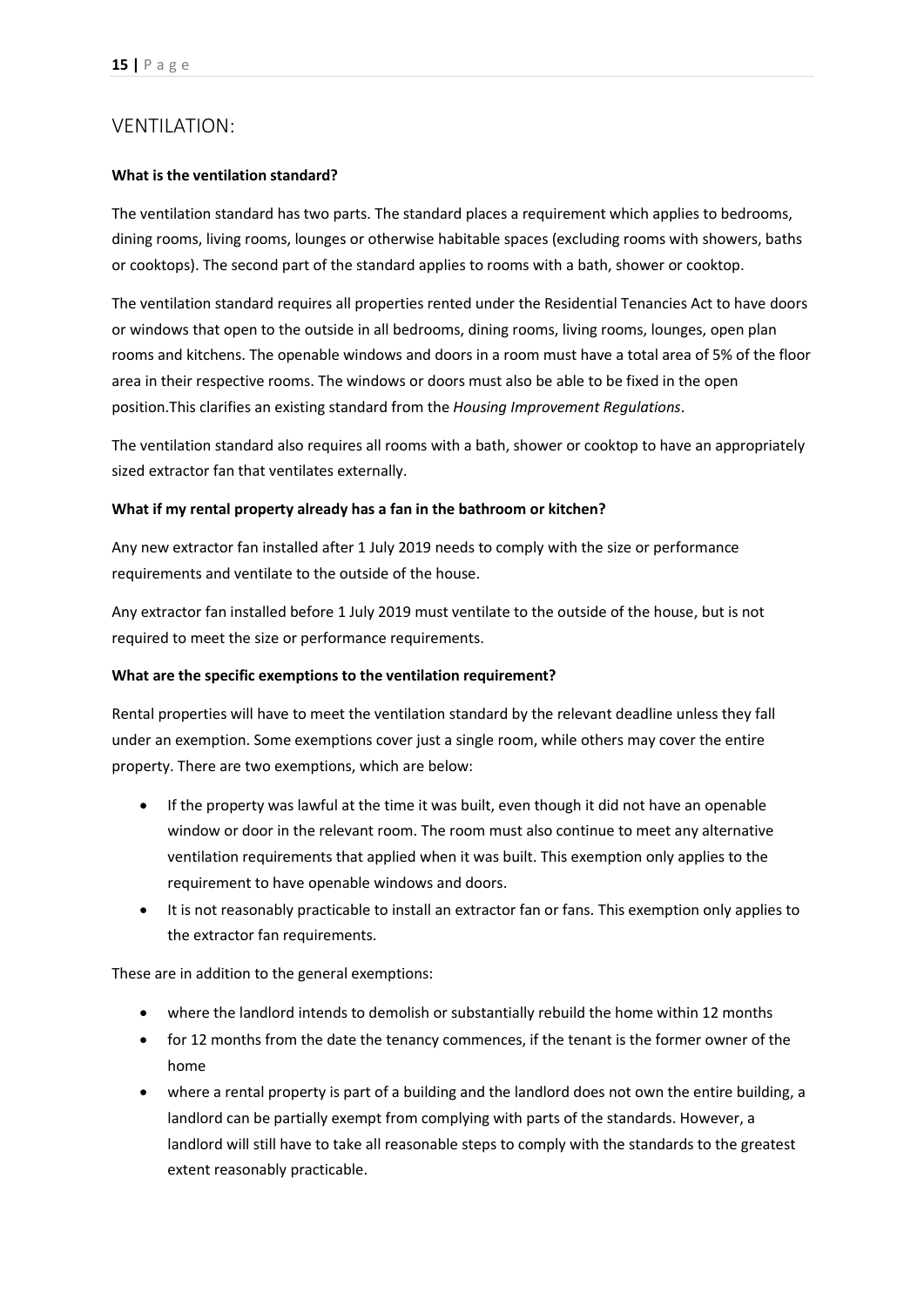#### **Why is there a ventilation requirement?**

The ventilation standard has benefits for tenants and landlords. Mould and dampness caused by poor ventilation is harmful for tenant's health as well as landlord's property. Therefore the ventilation standard was formed to target dampness and mould in key areas of the home. It also reinforces an existing standard that there must be openable windows in habitable areas unless the property received a building consent which indicates otherwise.

#### **Do I still need an extractor fan in the bathroom if I have a shower dome?**

Yes, you do. A shower dome is useful in preventing the build-up of moisture. However, it does not extract moisture out of the bathroom, which has been identified as a room with large sources of internal moisture.

#### **How do I measure the 5% of the floor area that openable windows or doors will have to meet?**

The ventilation standard requires openable windows or doors in a room will be equal, in area, to 5% of the floor area of that room.

This 5% includes the parts of the framing and joinery that opens with the window.

#### **What size/flow rate does an extractor fan have to be to meet the standard?**

The size or flow rate of an extractor fan required under the ventilation standard will depend on whether it is installed in the kitchen or bathroom. All extractor fans must be vented to the outside of the property to meet the healthy homes standard.

If an extractor fan is installed in the kitchen, the fan and all ducting must be at least 150 mm in diameter or the fan with ducting must have an exhaust capacity of 50  $\ell$ /s.

If an extractor fan is installed in the bathroom, the fan and all ducting must be at least 120 mm in diameter, or the fan with ducting must have an exhaust capacity of 25  $\ell$ /s.

# **I have more than one extractor fan in a bathroom/kitchen, can they work together or will at least one fan have to meet the requirement?**

No, at least one of the fans will have to meet the requirements.

#### **I have more than one kitchen or bathroom, do I need to put extractor fans in all of them?**

Yes, you will have to install appropriately sized extractor fans in all rooms with baths, showers or indoor cooktops.

#### **I have a range hood in the kitchen, will it meet the ventilation standard?**

Yes it may. A range hood can be suitable if it ventilates to the outside of the rental.

#### **Will having a positive pressure ventilation system meet the ventilation standard?**

No. The goal of the healthy homes standards is to ensure tenants are able to live in warm and dry homes. Positive pressure ventilation systems do not extract air from damp areas like rooms with showers, baths or cooktops. Therefore they do not meet the requirement set in the ventilation standard to have extractor fans of an appropriate size and performance. Landlords can still install positive pressure ventilation systems, however, they will not be a way of meeting the healthy homes standards.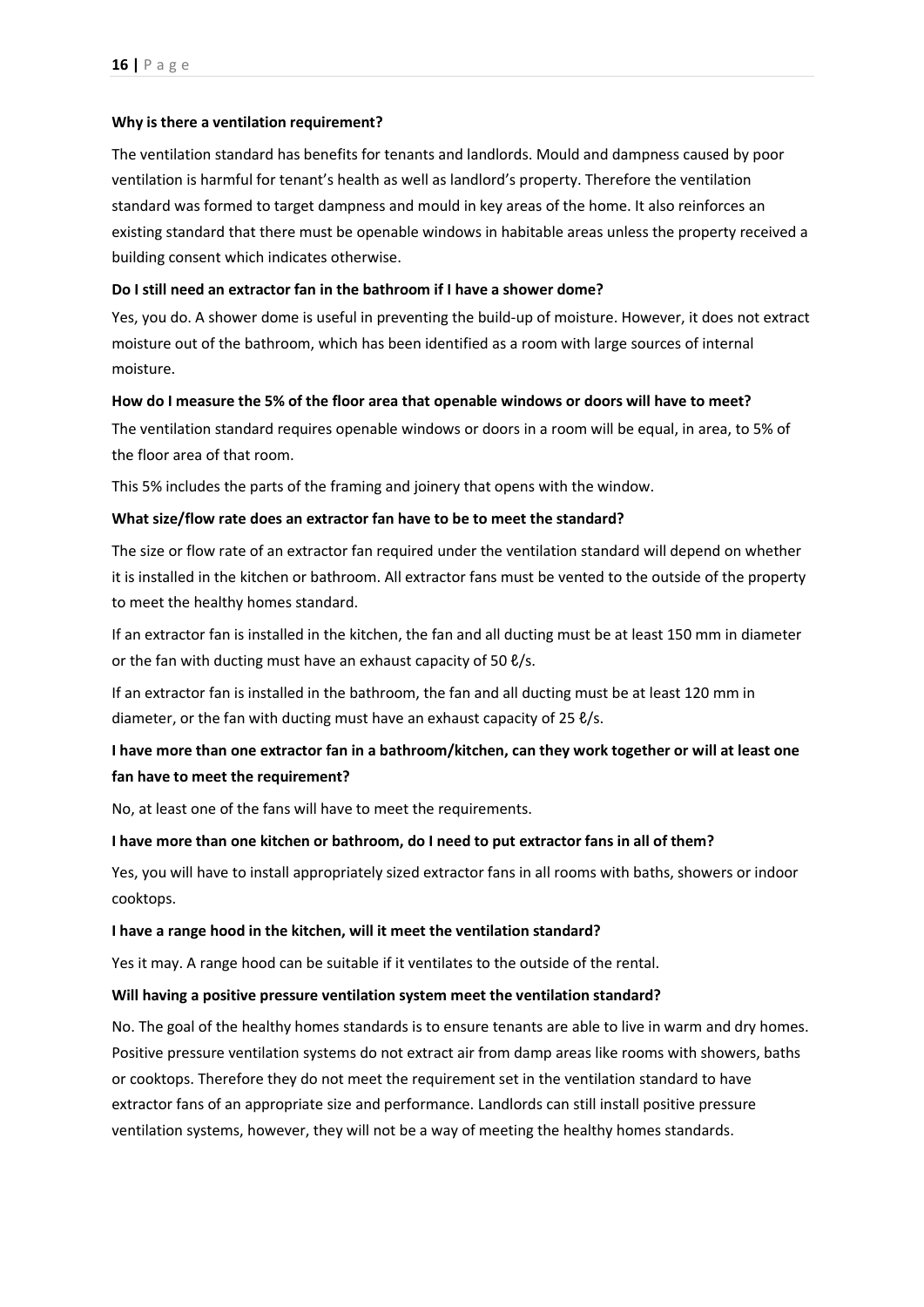# <span id="page-19-0"></span>DRAUGHT STOPPING:

#### **What is the draught stopping standard?**

The draught stopping standard is the requirement for landlords to stop any unreasonable gaps or holes in walls, windows, floors and doors that cause noticeable draughts. As a part of this requirement, landlords will have to block the fireplace or chimney of an open fireplace unless the tenant and landlord agree otherwise.

#### **Why is there a draught stopping standard?**

Draughts in homes increase the likelihood of lower temperatures in houses. Draughts may also make it more expensive for a tenant to heat their home to a reasonable and healthy temperature. Stopping draughts and blocking unused chimneys is a simple and effective way to lift the burden of expensive heating bills from tenants.

#### **How can I tell whether I need to block or fill a hole or not? When is a draught noticeable?**

There will be guidance to help landlords and tenants identify whether a hole or gap needs to be filled.

#### **Will I need to stop a draught caused by a door?**

Yes, if a door fits the criteria of having an unreasonable gap that causes a noticeable draught, then there will be a requirement to stop the gap. While there is no set maximum gap for doors, there will be guidance made available to help landlords and tenants identify when a gap needs to be stopped.

#### **Will there be any specific exemptions to the draught stopping standard?**

No, after the compliance date a landlord must comply with the draught stopping standard unless they meet any of the general exemptions.

The general exemptions cover:

- where the landlord intends to demolish or substantially rebuild the home within 12 months
- for 12 months from the date the tenancy commences, if the tenant is the former owner of the home
- where a rental property is part of a building and the landlord does not own the entire building, a landlord can be partially exempt from complying with parts of the standards. However, a landlord will still have to take all reasonable steps to comply with the standards to the greatest extent reasonably practicable.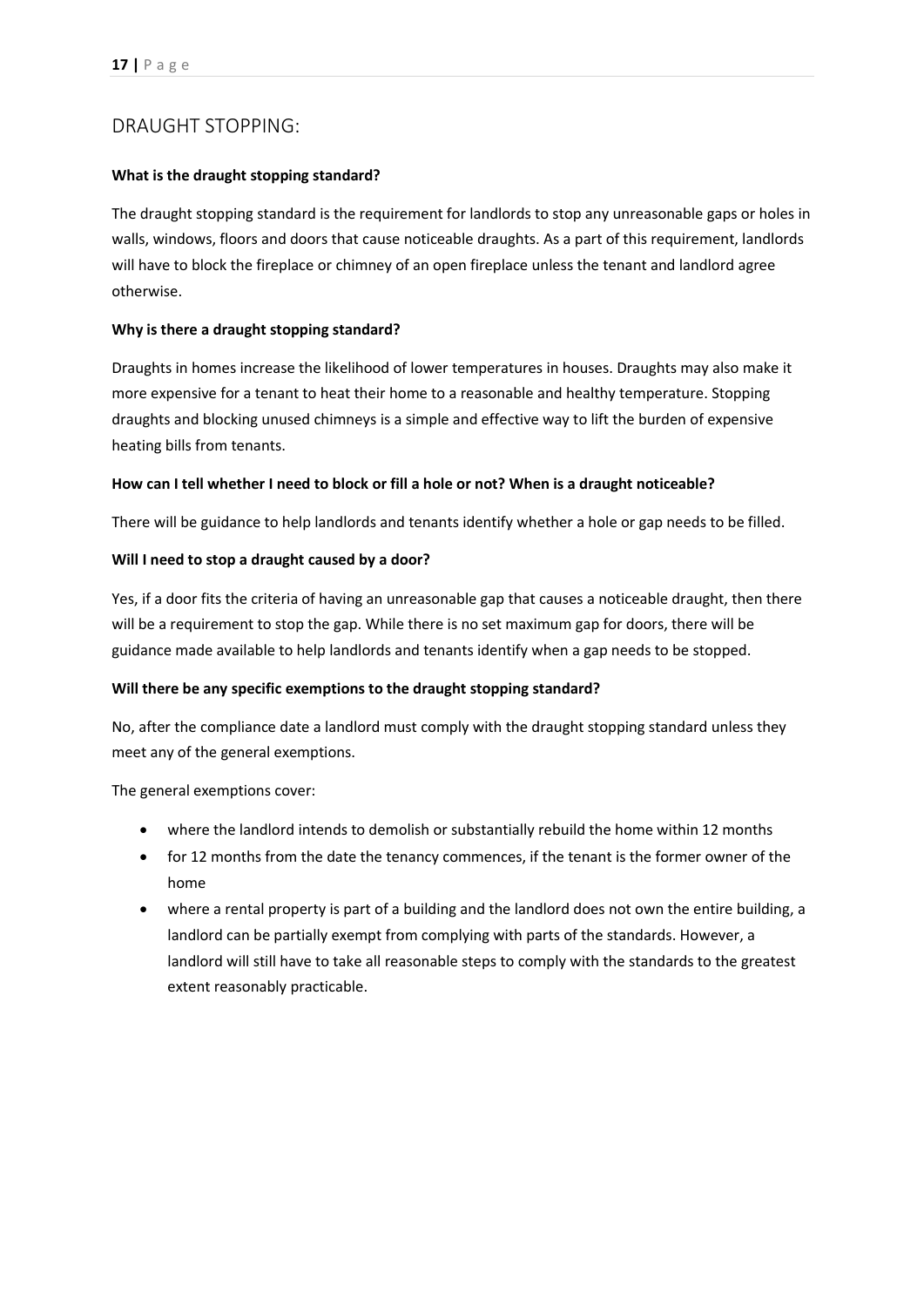# <span id="page-20-0"></span>MOISTURE INGRESS AND DRAINAGE:

#### **What is the moisture and drainage standard?**

The moisture ingress and drainage standard places three minimum requirements for rental properties, they are:

- Efficient drainage for the removal of storm water, surface water and ground water.
- Gutters, downpipes and drains for the removal of roof water are in place; and
- The subfloor cavity, *if enclosed,* has a ground moisture barrier installed.

#### **What are the specific exemptions to the moisture and drainage standard?**

There is one exemption that applies specifically to the requirement to install a ground moisture barrier under the moisture and drainage standard, it is:

Where it is not reasonably practicable to install a ground moisture barrier.

This is in addition to the general exemptions:

- where the landlord intends to demolish or substantially rebuild the home within 12 months
- for 12 months from the date the tenancy commences, if the tenant is the former owner of the home
- where a rental property is part of a building and the landlord does not own the entire building, a landlord can be partially exempt from complying with parts of the standards. However, a landlord will still have to take all reasonable steps to comply with the standards to the greatest extent reasonably practicable.

#### **When is it not 'reasonably practicable' to install a ground moisture barrier?**

We are still working through the details, however it is expected that several scenarios could mean that it is not 'reasonably practicable', such as the subfloor space not being accessible or due to the nature of the building it is not possible or reasonable to expect a ground moisture barrier be installed.

There will be guidance made available on the standards to provide several examples and explanations of when a property may or may not be exempt from the standard.

#### **Why is there a moisture and drainage standard?**

Moisture entering the home can lead to dampness and mould. Subfloor moisture is potentially a large source of dampness in a home. This dampness can lead to poor health outcomes for tenants and can be destructive to the quality of a house. Therefore this standard has been introduced to reduce the amount of dampness in rental homes.

#### **When is a sub-floor space considered 'enclosed'?**

The definition of enclosed for this standard is where the air flow in and out of the subfloor space is obstructed along at least 50% of the subfloor perimeter by one or more of the following:

- a masonry foundation wall; or
- other claddings such as cement board or a solid timber skirt; or
- attached structures, such as a garage or carport; or
- earth; or
- any other solid obstruction to air flow.